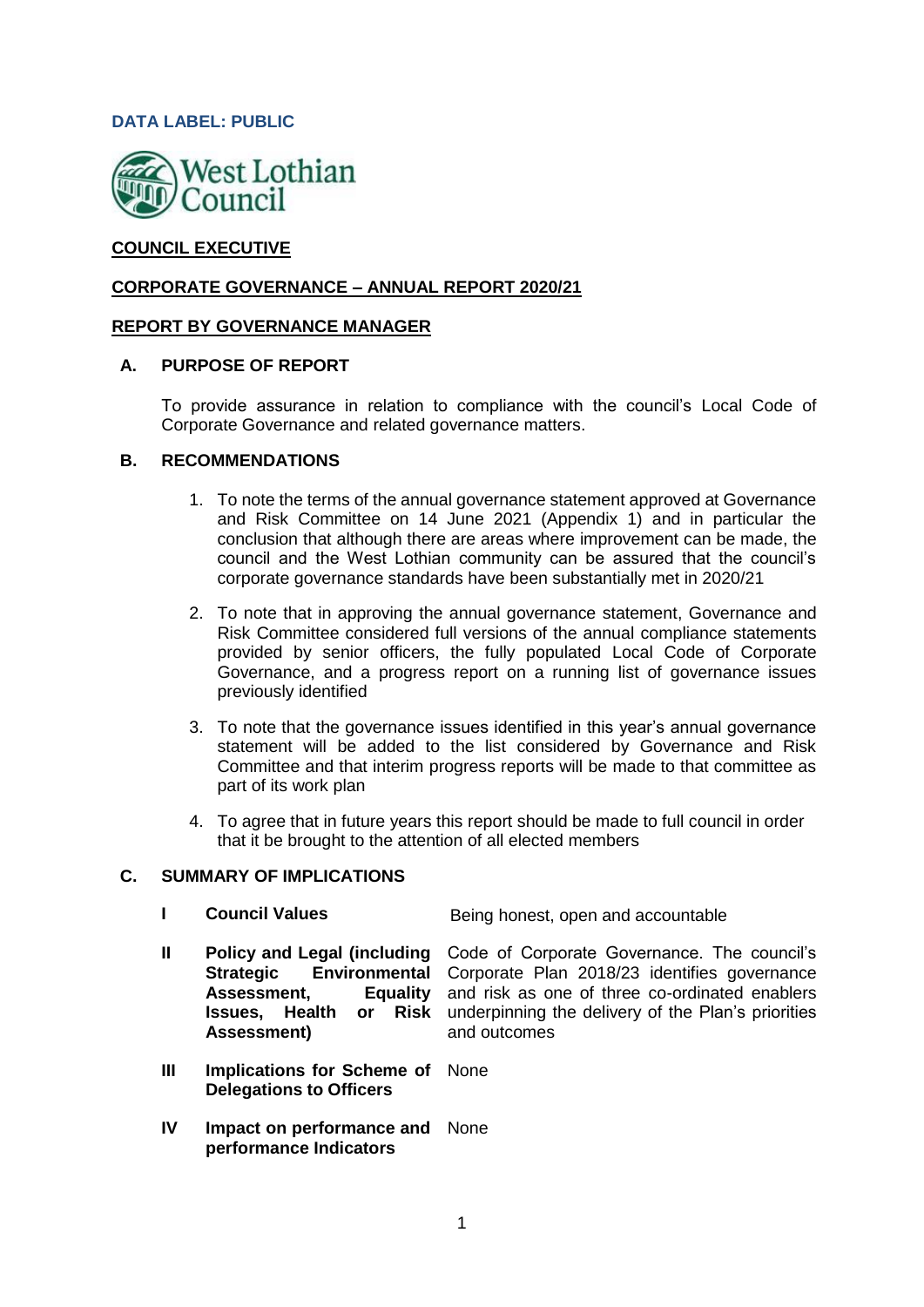| V    | <b>Single</b><br>Relevance<br>to<br><b>Outcome Agreement</b> | N/a                                                                                                                                    |  |
|------|--------------------------------------------------------------|----------------------------------------------------------------------------------------------------------------------------------------|--|
| VI   | Resources - (Financial,<br><b>Staffing and Property)</b>     | Within existing resources                                                                                                              |  |
| VII  | <b>Consideration at PDSP</b>                                 | Will be carried out off-line before committee<br>meets and a verbal update provided                                                    |  |
| VIII | <b>Other consultations</b>                                   | Monitoring Officer; Audit, Risk and Counter Fraud<br>Manager; Chief Solicitor; Governance and Risk<br>Board; Corporate Management Team |  |

#### **D. TERMS OF REPORT**

#### **1 Background**

- 1.1 Governance comprises the arrangements put in place to ensure that the intended outcomes for stakeholders are defined and achieved. It is recognised that good governance leads to good management, good performance, good stewardship of public money, good public engagement and, ultimately, good outcomes. Corporate governance is not directly about performance, or service standards, or service delivery, or policy-making. It is about the systems which make sure these things can be done, that they can be done well and that they can be done in an open, transparent and accountable way.
- 1.2 The council itself, comprising all elected members, is the authority or governing body which carries ultimate responsibility for achieving good standards of corporate governance. It receives assurance in relation to that obligation though the activities of its committees and from council officers. It is recognised that both governing bodies and individuals working for public sector entities must try to achieve their entity's objectives while acting in the public interest at all times. Acting in the public interest implies primary consideration of the benefits for society, which should result in positive outcomes for service users and other stakeholders.
- 1.3 The council is required to approve an annual governance statement each year which is included in the annual accounts and financial statements submitted for audit. The annual governance statement is informed by the updated and fully-populated Code, by the review of the system of internal control carried out by the Audit, Risk and Counter Fraud Manager, and a set of annual compliance statements and separate reporting in relation to the most significant of the council's corporate policies and statutory obligations. Approval of the annual governance statement is delegated to the Governance and Risk Committee.
- 1.4 This annual report is brought to Council Executive each year after approval of the annual governance statement to provide assurance in relation to the extent of compliance with the Code, to provide information about steps taken to address areas of concern identified in the past, and to identify areas of concern requiring future attention. As well as consideration by Council Executive, the report has in the past also taken to Governance and Risk Committee for detailed consideration.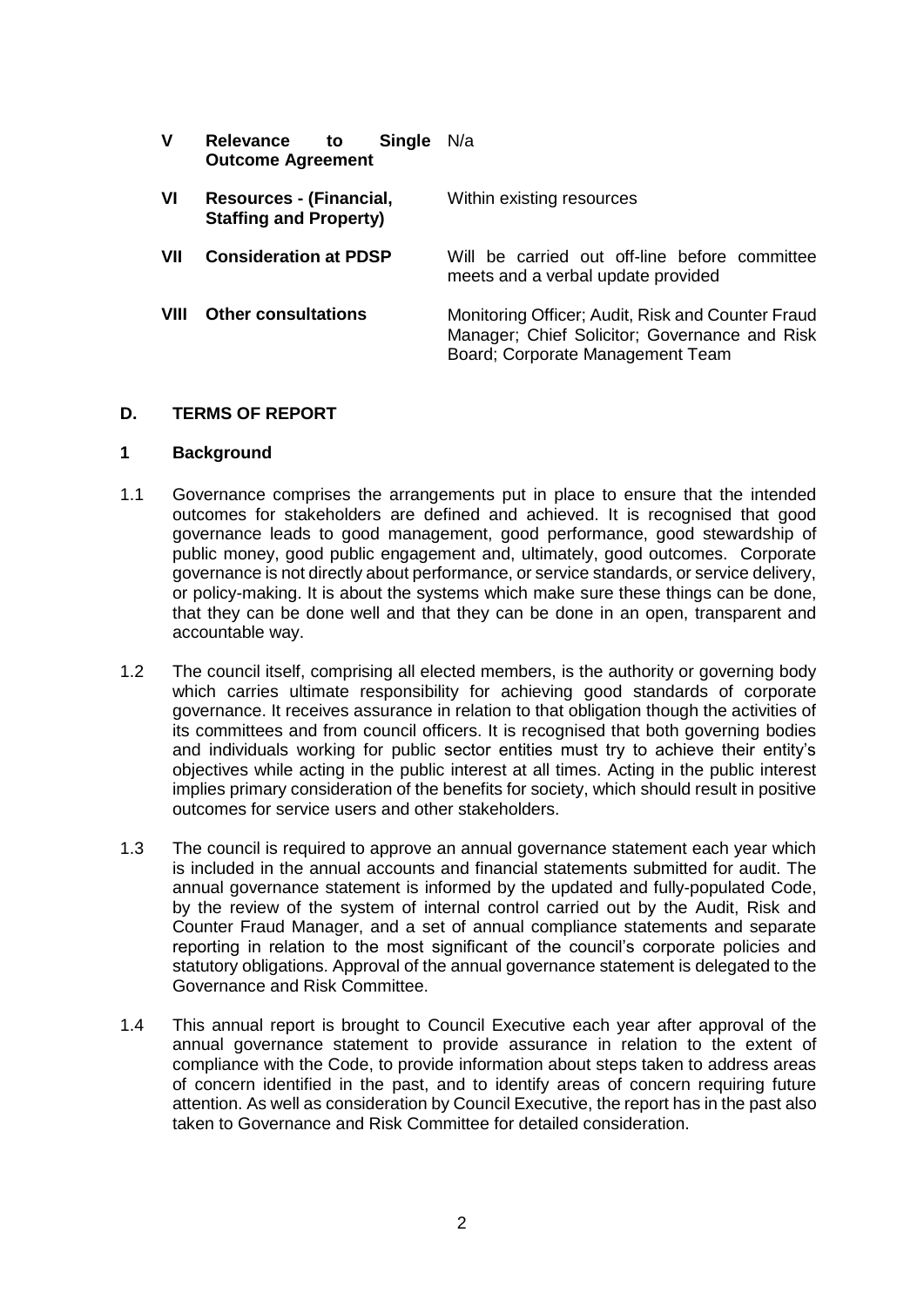## **2 Annual Governance Statement**

- 2.1 It is a requirement of the regulations for dealing with the council's annual accounts that an annual governance statement is approved and included in those accounts. The statement is prepared in accordance with the CIPFA/SOLACE Framework.
- 2.2 The statement for 2020/21 was approved by Governance and Risk Committee on 14 June 2021. It is in Appendix 1. The conclusion and assurance given (Part 18) was that "There are inevitably issues on which future work is required and the full and longer-term impact of the Covid-19 pandemic has not yet been established. However, … the council and the West Lothian community can be assured that the council's corporate governance standards have been substantially met in 2020/21".
- 2.3 That conclusion was based on these documents and sources (Paragraph 2.1):-
	- the annual internal audit opinion by the Audit Risk & Counter Fraud Manager on the effectiveness of the framework of governance, risk management and control, the statutory review of the system of internal control (Paragraph 7.3)
	- annual compliance statements produced by the Monitoring Officer and standalone reports in relation to significant council policies and procedures (Paragraph 8.7)
	- the newly-populated evidence-based Local Code of Corporate Governance (Paragraph 6.6)
	- the progress made in the reporting year on areas of governance concern (Paragraph 15.1)
	- the extent of compliance already achieved with the CIPFA Financial Management Code (2019) (Paragraph 9.4)
	- the additional commentary and assessment relating to COVID called for by CIPFA guidance (Paragraph 17.13)
- 2.4 This year's statement included a separate section on governance issues arising from the coronavirus pandemic (Part 17), and on the extent of readiness for compliance with the CIPFA Financial Management Code (Part 9). These were included in accordance with supplementary CIPFA Guidance issued in 2020 and in 2021.
- 2.5 The statement in Appendix 1 is the version approved at Governance & Risk Committee. It will be updated where required so that when it is published in the annual accounts it is as up-to-date as is practicable. For example, paragraph 3.1 refers to a by-election scheduled for 5 August 2021 which has now taken place. The outcome will be reflected in the final version of the statement. Governance & Risk Committee delegated authority to officers to make those kinds of changes.

# **3 Local Code of Corporate Governance (Part 6)**

- 3.1 The council's governance arrangements are monitored and reviewed and reported in accordance with statutory requirements and under a Framework and Guidance for Scotland called "Delivering Good Governance in Local Government", produced by CIPFA/SOLACE in 2016. The current Local Code of Corporate Governance was adopted in April 2018. The Code adopts the seven over-arching principles from the Framework:-
	- Behaving with integrity, demonstrating strong commitment to ethical values, and respecting the rule of law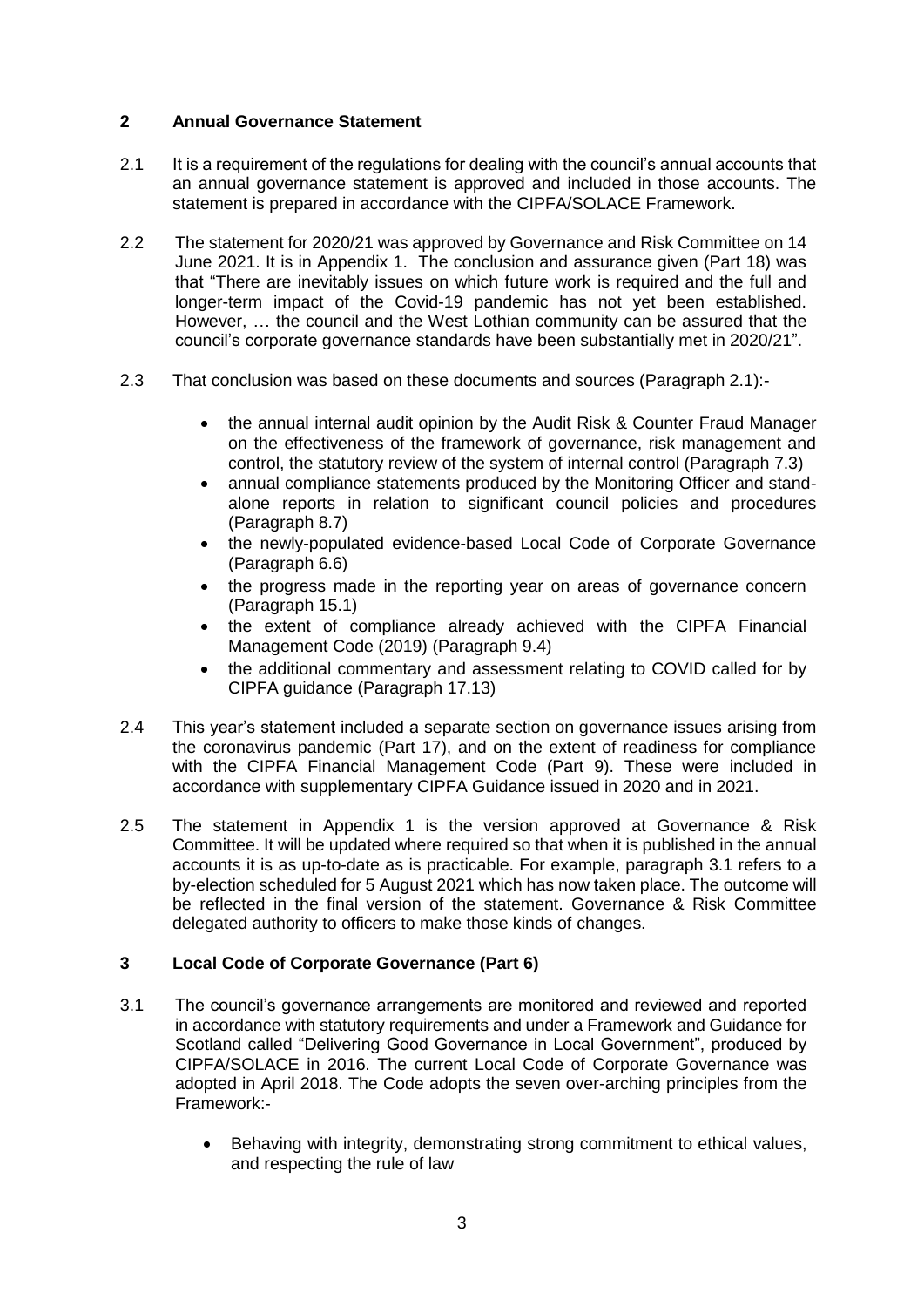- Ensuring openness and comprehensive stakeholder engagement
- Defining outcomes in terms of sustainable economic, social, and environmental benefits
- Determining the interventions necessary to optimise the achievement of the intended outcomes
- Developing the entity's capacity, including the capability of its leadership and the individuals within it
- Managing risks and performance through robust internal control and strong public financial management
- Implementing good practices in transparency, reporting, and audit to deliver effective accountability
- 3.2 Each of those principles is broken down into sub-principles and then into a hierarchy of separate elements to allow a more focused approach to the evidence-based components of each. The diagram in Appendix 2 shows the seven principles and their interaction and a list for each of them of the most significant sources of evidence used to establish corporate governance compliance each year. The evidence listed in the approved Code has been assessed and a brief commentary added. The main elements in the assessment are the approach designed to be taken, the extent to which that approach is used, and the arrangements in place to review the approach. An overall assessment is made and a grading applied using simple red, amber and green indicators
- 3.3 Under a red/amber/green assessment system there are no "red" scores. There are 218 assessed as "green", representing 84% of the total entries. These compare well with previous years:-

|            | 2017/18   | 2018/19   | 2019/20   | 2020/21   |
|------------|-----------|-----------|-----------|-----------|
| Green      | 204 (79%) | 212 (82%) | 208 (81%) | 218 (84%) |
| Amber      | 54 (21%)  | 46 (18%)  | 50 (19%)  | 40 (16%)  |
| <b>Red</b> | $0(0\%)$  | 0 (0%)    | 0 (0%)    | $0(0\%)$  |
| Total      | 258       | 258       | 258       | 258       |

3.4 Compliance in 2020/21 with the standards in the Code remains high. Although there are no red assessments, there are areas where improvement can be made or where review is required. Those have been translated into the annual governance statement as matters to be addressed in 2021/22.

### **4 Areas of concern (Parts 15 and 16)**

4.1 Since adoption of the current Code, the Governance and Risk Committee has been provided with a running list of governance issues brought out in annual governance statements. The statements provide, in summary form, the issues previously identified and progressed and the new issues to be added. They are compiled into one monitoring document and progress is reported to committee bi-annually.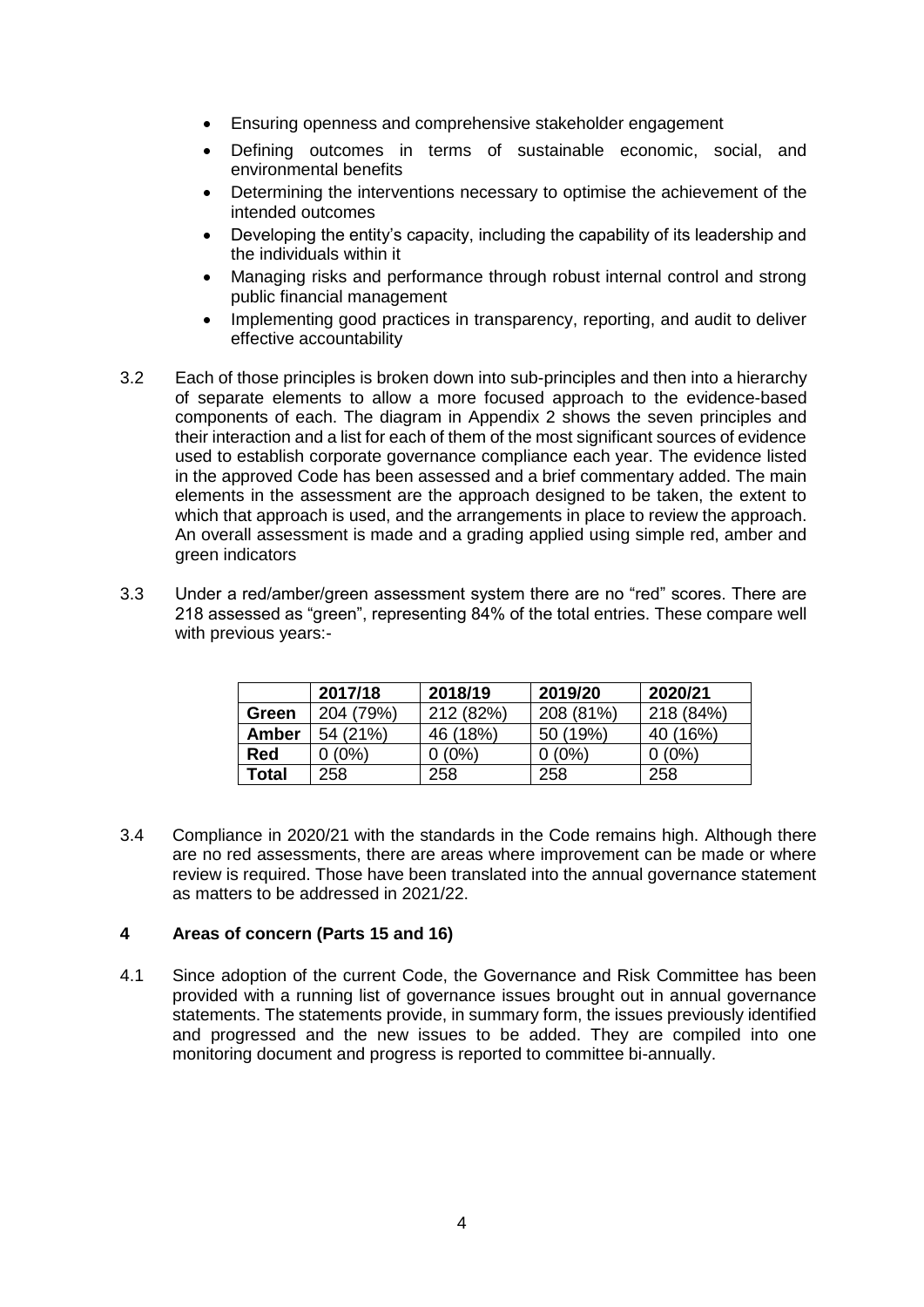4.2 The progress reports to Governance and Risk Committee on 25 January 2021 and 14 June 2021 reduced the number of issues where work remained to be done. There was only 1 remaining in June 2021, a complete review of the council's relationship with West Lothian Leisure. That has been carried forward for monitoring in 2021/22 and a further set of issues identified in the statement for 2020/21 has been added. An interim report will be made to the Governance and Risk committee at its meeting on 13 December 2021 and then again in June 2022.

### **5 Going forward**

- 5.1 The annual governance statement in Appendix 1 will be part of the council's annual accounts reported to full council on 28 September 2021 with the external audit report. Governance and Risk Committee will receive a report on progress on the running log of governance issues and concerns.
- 5.2 This report and the underlying governance information are significant for the council as a whole and for all elected members in light of the responsibilities outlined in part D.1 of this report. As has been agreed in recent years in relation to the Chief Social Work Officer's annual report and the annual report on the Councillors' Code of Conduct, committee is asked to agree that this report should in future years be made to full council.

# **E. CONCLUSION**

On the basis of all of the factors and information noted in this report, the council can be assured that the standards of corporate governance continue to be substantially met.

## **F. BACKGROUND REFERENCES**

- 1 Governance and Risk Committee, 14 June 2021
- 2 "Delivering Good Governance in Local Government Framework (CIPFA/SOLACE, 2016)
- 3 "Delivering Good Governance in Local Government Guidance Notes for Scottish Authorities (CIPFA/SOLACE, 2016)
- 4 The Annual Governance Statement for 2019/20: Matters to consider as a result of the coronavirus pandemic - Briefing from the CIPFA Better Governance Forum (7 April 2020)
- 5 CIPFA Bulletin 06/2021 Application of the Good Governance Framework 2020/21
- 6 CIPFA Financial Management Code (2019)
- 7 Council Executive, 18 August 2021

Appendices/Attachments: 1. Annual Governance Statement

2. Corporate Governance Principles illustrated

James Millar, Governance Manager, 01506 281613, [james.millar@westlothian.gov.uk](mailto:james.millar@westlothian.gov.uk)

### **Graham Hope, Chief Executive**

Date of meeting: 17 August 2021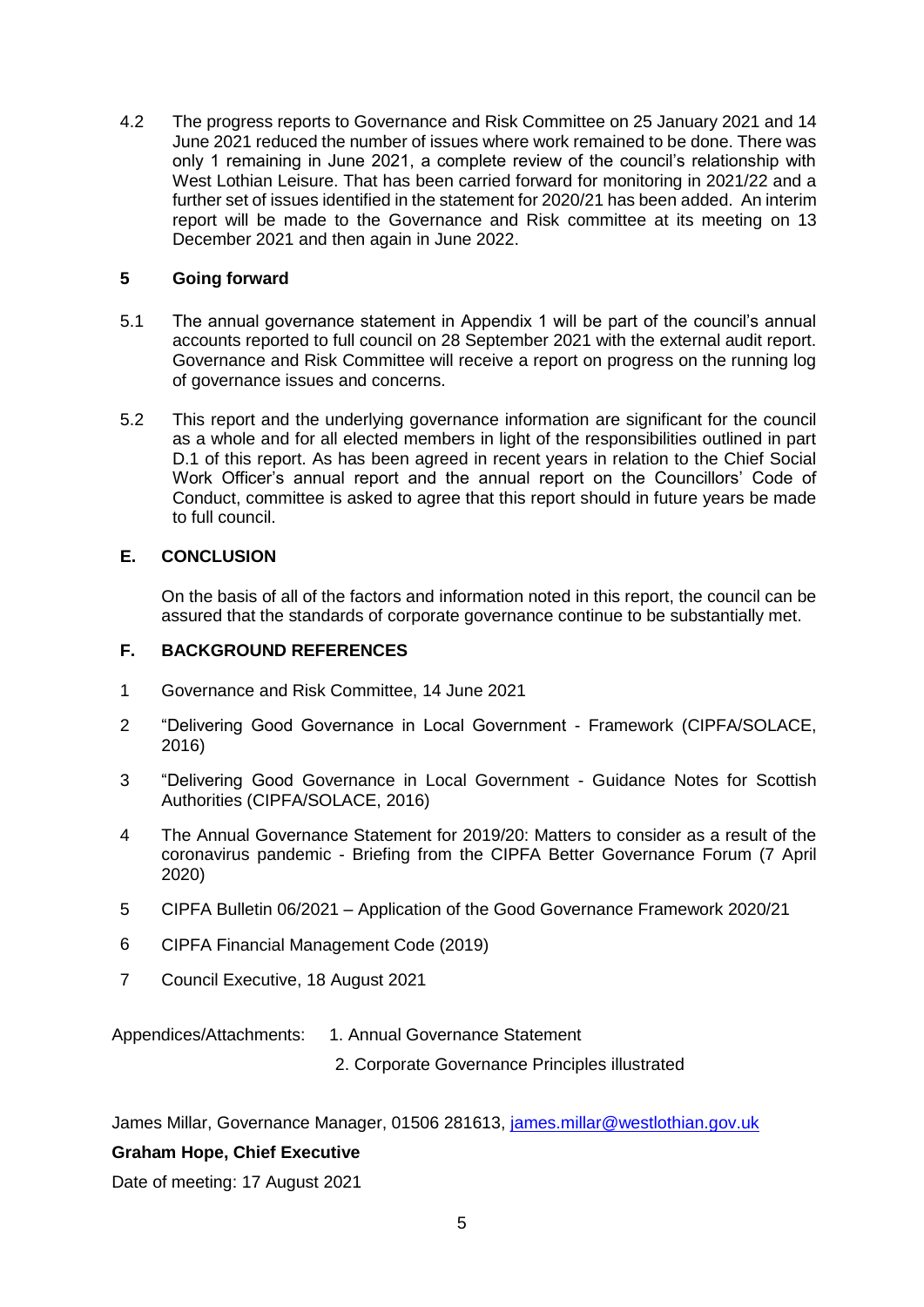### **APPENDIX 1**

### **1. Introduction**

- 1.1 The corporate governance framework comprises the systems, processes, culture and values by which the council is directed and controlled and by which it engages with and is accountable to the West Lothian community. The council's governing bodies (full council and committees), individual councillors and members of staff must try to achieve its objectives while acting in the public interest at all times. That implies primary consideration of the benefits for society, which should result in positive outcomes for stakeholders.
- 1.2 The council, through all of its members, has overall responsibility for good governance arrangements. In practice, the council entrusts the delivery of those tasks to committees and to appropriate council officers but subject to monitoring and scrutiny arrangements, including receiving evidence-based assurance on the governance framework's effectiveness and completeness.
- 1.3 The council's Corporate Plan 2018/19 to 2022/23 cements the place of corporate governance as an "enabler". Along with risk management, financial planning and modernisation/improvement it is an essential back-office corporate service necessary to assist setting goals and priorities, monitoring achievement and reporting corporate priorities and outcomes. The Corporate Plan acknowledges the wide understanding that good governance promotes good decisions.
- 1.4 The statement is presented in these sections:
	- 1. Introduction
	- 2. Executive Summary
	- 3. Political structure and administration
	- 4. Management structure
	- 5. Decision-making and scrutiny arrangements
	- 6. Local Code of Corporate Governance
	- 7. Annual internal audit opinion
	- 8. Annual compliance statements
	- 9. Compliance with the CIPFA Financial Management Code (2019)
	- 10. Audit Committee
	- 11. Governance & Risk Committee
	- 12. Other internal scrutiny arrangements
	- 13. Officer roles and activity
	- 14. External scrutiny
	- 15. Past and current governance issues
	- 16. Governance issues ahead
	- 17. Covid-19
	- 18. Conclusion and assurance

## **2. Executive summary and assurance**

2.1 The conclusion and assurance in this statement is based on: -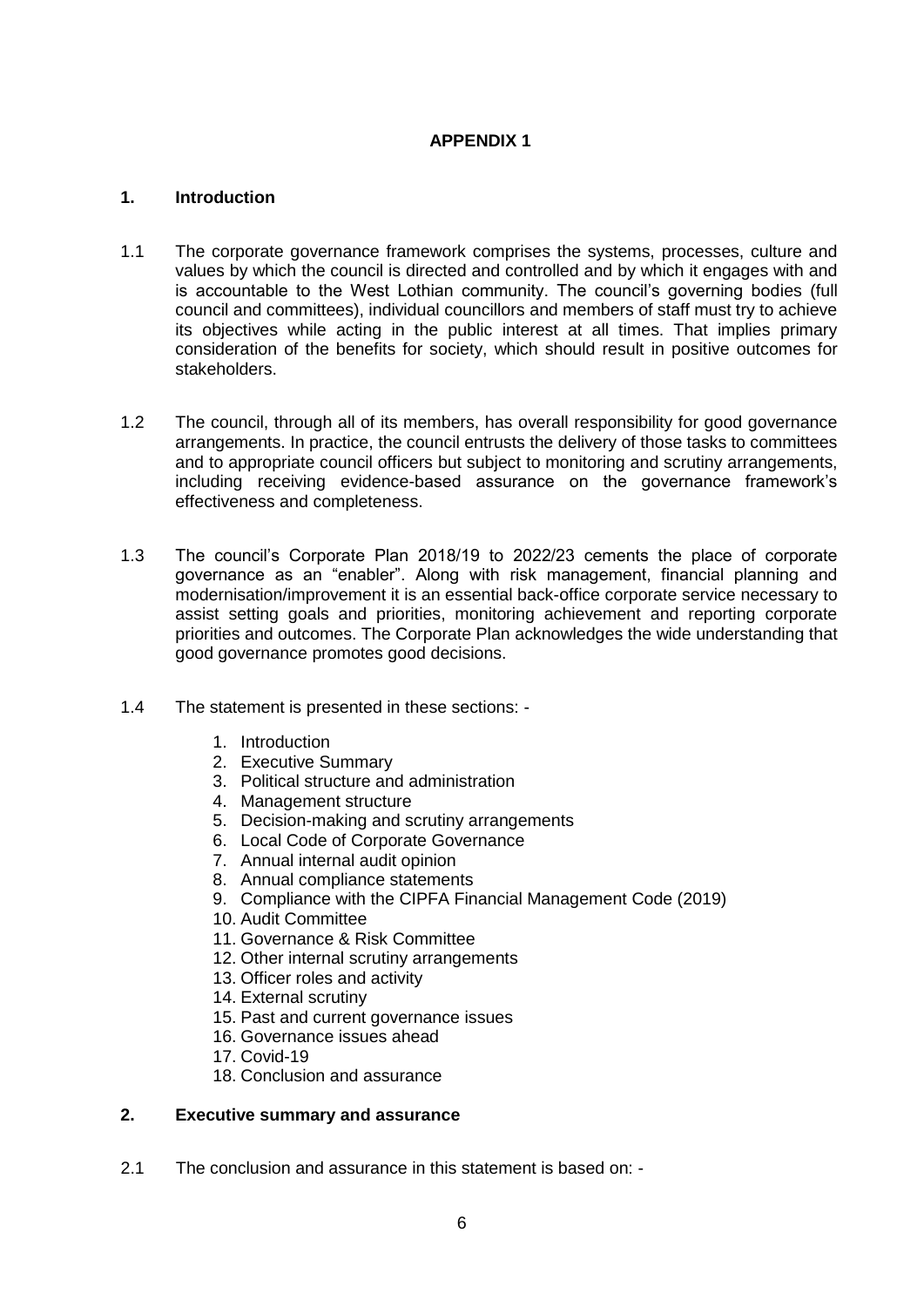- the annual internal audit opinion by the Audit Risk & Counter Fraud Manager on the effectiveness of the framework of governance, risk management and control, the statutory review of the system of internal control (7.3)
- annual compliance statements produced by the Monitoring Officer and standalone reports in relation to significant council policies and procedures (8.7)
- the newly-populated evidence-based Local Code of Corporate Governance (6.6)
- the progress made in the reporting year on areas of governance concern (15.1)
- the extent of compliance already achieved with the CIPFA Financial Management Code (2019) (9.4)
- the additional commentary and assessment relating to COVID called for by CIPFA guidance (17.13)
- 2.2 There are inevitably issues on which future work is required (16) and the full and longerterm impact of the Covid-19 pandemic has not yet been established (17). However, based on the sources listed above, the council and the West Lothian community can be assured that the council's corporate governance standards have been substantially met in 2020/21.

## **3. Political structure and administration**

- 3.1 West Lothian Council has nine electoral wards and 33 councillors. A casual vacancy arising in April 2020 was filled through a by-election held on 11 March 2021. The byelection was postponed to a later date than normal by the Returning Officer under emergency coronavirus legislation. A further vacancy arose on 10 May 2021 due to the death of a councillor. The by election is scheduled to take place on 5 August 2021. The current 32 councillors are made up of 13 SNP members, 11 Labour members, 7 Conservative members and 1 Independent member. The Provost and Leader of the Council were elected in May 2017 and remain in position. A minority Labour administration was established then and remains in place. The council's committee structure was re-established in June 2017 after the quinquennial local government elections. It has remained intact since then, albeit with additions where necessary to meet new legislative requirements (e.g., community asset transfer applications).
- 3.2 The leadership positions comprise the Provost, the Council Leader, eight Executive Councillors (portfolio holders in relation to council services) and chairs and vice-chairs of other committees. Senior councillor payments are agreed each year. The statutory annual report for 2020/21 on elected members' remuneration, allowances, expenses and training was reported to Council Executive on 18 May 2021.

### **4. Management structure**

4.1 The council's services are managed through its Executive Management Team (Chief Executive, three Depute Chief Executives and the Head of Finance & Property Services). Those officers and seven Heads of Service form the Corporate Management Team. The Governance Manager attends Corporate Management Team meetings. Each service has a Senior Management Team and other service managers, team leaders and teams within its structure. A new Depute Chief Executive (Alison White) responsible for the Health & Social Care Partnership has been appointed with effect from 5 July 2021 after a successful cooperative appointment process amongst council, health board and the West Lothian Integration Joint Board. One vacant Head of Service post in Education Services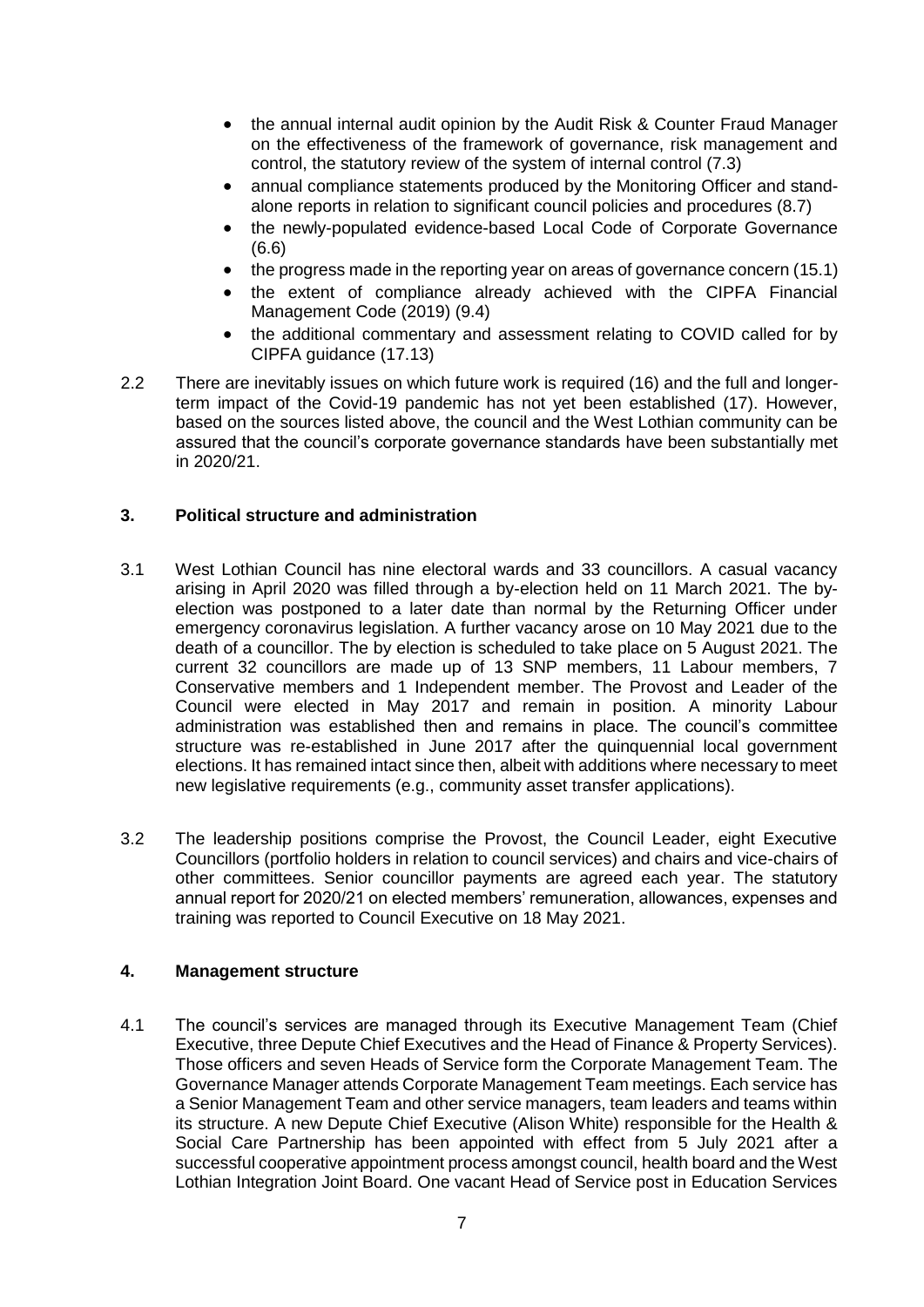has been filled by two senior managers on an interim basis. The post of Head of Housing, Customer & Building Services fell vacant after the end of the reporting year.

4.2 The service management structure at 31 March 2021 was as follows.

MANAGEMENT STRUCTURE CHART AS AT 31 MARCH 2021 TO BE INSERTED **HERE** 

- 4.3 The council in February 2018 established a Corporate Transformation Team, made up of senior council officers seconded from across its service areas and managed by a Depute Chief Executive. The team's contribution and structure were reviewed and in 2019/20 it was embedded in the council's management arrangements, with permanent appointments made, to help take forward the ongoing transformation of council services and delivery of budget reduction measures. It was diverted temporarily in March 2020 to new tasks as the Covid-19 Resilience Team. It has gradually resumed its original remit as the pandemic and lockdown restrictions eased in 2020 and 2021.
- 4.4 Internal cross-service working is enabled by a hierarchy of Executive Boards, Project Boards and Working Groups. They all have defined remits and roles, membership from across the council and appropriate reporting arrangements. They are added to on an ad hoc basis, as required (e.g., the Concurrent Risks Working Group looking at Brexit and COVID-19 risks and impacts, and the Remobilisation Working Group dealing with postlockdown return of staff to council workplaces).

#### **5. Decision-making and scrutiny arrangements**

- 5.1 The council has a well-established framework of committees and working groups set out in its Scheme of Administration. Standing Orders for the Regulation of Meetings and the Scheme of Administration can only be changed at a meeting of full council. The committee structure is supported by a complementary Scheme of Delegations to Officers which sets out the responsibilities and decision-making powers delegated to officers. That too is part of Standing Orders and is updated every three months to reflect changes agreed by council and its committees.
- 5.2 There are two main policy and decision-making committees (Council Executive and Education Executive). Proposed policy changes are considered first at one of nine Policy Development & Scrutiny Panels (PDSPs). There are a number of regulatory and appeals committees. There is one local area committee for each ward to focus ward issues. Scrutiny is carried out through Audit Committee, Governance & Risk Committee, Performance Committee, Education (Quality Assurance) Committee, West Lothian Leisure Advisory Committee and the nine PDSPs. Full council meets every 8 weeks to deal with reserved matters and political debate and scrutiny.

#### COMMITTEE STRUCTURE CHART TO BE INSERTED HERE

5.3 The wide-ranging review of decision-making arrangements instructed by members in February 2018 has been further progressed through some changes to Standing Orders (e.g., to reflect the adoption of a special leave scheme for elected members and the updating and streamlining of procedures for petitions and deputations). A small number of less significant tasks remain and progress has been slowed by the pandemic. It is expected to be completed in 2021/22 with a view to having a settled set of arrangements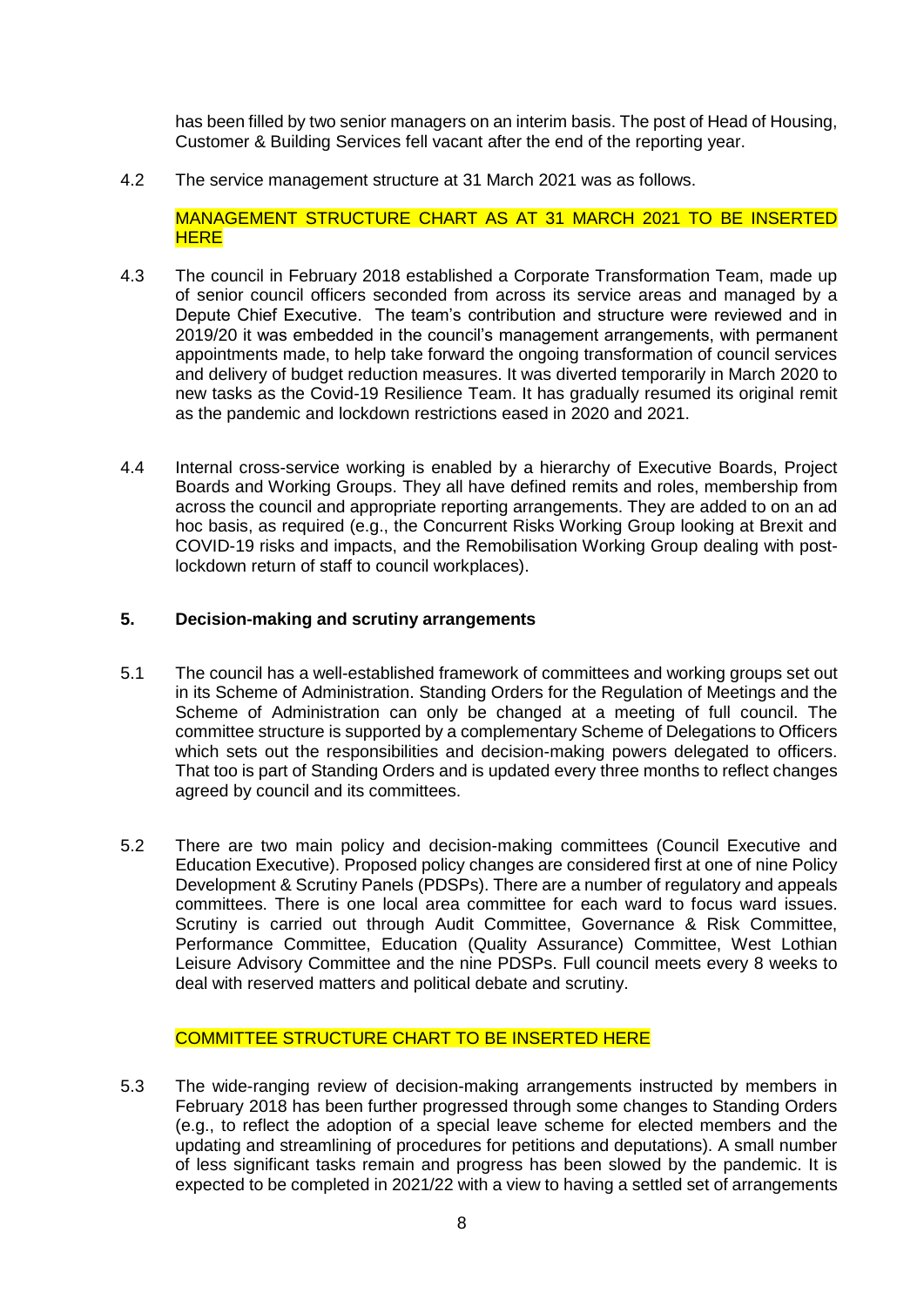to take the council into the new administrative term after the local government elections in May 2022. Those remaining matters are not significant and the existing arrangements are fit for purpose and serve the council well.

## **6. Local Code of Corporate Governance**

- 6.1 The council's governance arrangements are monitored and reviewed and reported in accordance with statutory requirements and under a Framework and Guidance for Scotland called "Delivering Good Governance in Local Government", produced by CIPFA/SOLACE in 2016. The current Local Code of Corporate Governance was adopted in April 2018. Its operation is considered each year by officers and members through the process of reporting on corporate governance and is scheduled for a full review in the next administrative term.
- 6.2 The Code adopts the seven over-arching principles from the Framework:-
	- Behaving with integrity, demonstrating strong commitment to ethical values, and respecting the rule of law
	- Ensuring openness and comprehensive stakeholder engagement
	- Defining outcomes in terms of sustainable economic, social, and environmental benefits
	- Determining the interventions necessary to optimise the achievement of the intended outcomes
	- Developing the entity's capacity, including the capability of its leadership and the individuals within it
	- Managing risks and performance through robust internal control and strong public financial management
	- Implementing good practices in transparency, reporting, and audit to deliver effective accountability
- 6.3 Each of those principles is broken down into sub-principles and then into a hierarchy of separate elements to allow a more focused approach to the evidence-based components of each. The diagram below shows the seven principles and their interaction, and a list for each of them of the most significant sources of evidence used to establish corporate governance compliance each year.
- 6.4 These sources of evidence and the product of scrutiny arrangements are used to assess compliance and performance over the year to determine whether the council exceeds, meets or fails to meet the required standards. Areas of concern are picked out, actions are identified and allocated, and progress is monitored through officer oversight and the Governance & Risk Committee.
- 6.5 The Code is used to inform the drafting and approval of the annual governance statement through the Governance & Risk Board, Corporate Management Team and Governance & Risk Committee. It is reported on in detail to Governance & Risk Committee when it approves the annual governance statement in June each year. It is thereafter reported to Council Executive after the summer recess each year as part of an omnibus annual report to members. Deficiencies are identified and reported and are translated into actions which are monitored throughout the following reporting year by Governance & Risk Board and Governance & Risk Committee.
- 6.6 Compliance in 2020/21 with the standards in the Code remains high. Impacts from the pandemic have been noted and assessed as the Code has been populated. Further information on COVID's impact on governance arrangements is in section 17 of this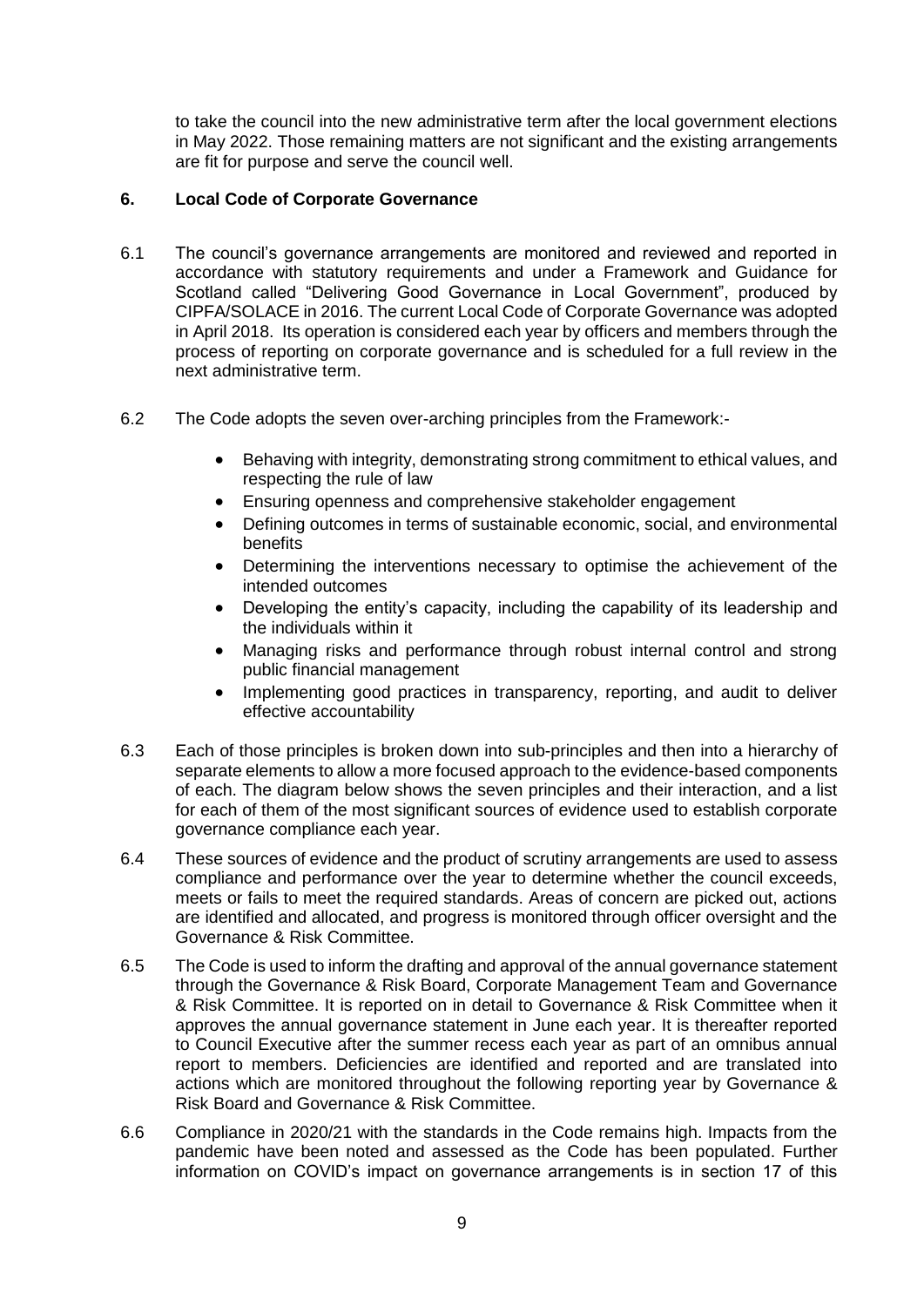statement. Under a red/amber/green assessment system there are no "red" scores. There are 218 standards out of 258 assessed as "green", representing 81% of the total entries. Comparable figures from previous years for green scores under the same assessment process were 82%, 79%, 81% and 84%.

DIAGRAM OF GOVERNANCE PRINCIPLES TO BE INSERTED HERE

## **7. Annual internal audit opinion**

- 7.1 A significant part of the council's governance arrangements is its system of internal control. It is designed and reviewed to identify risks to the achievement of the council's objectives; to evaluate the likelihood of those risks occurring; to consider the potential impact of the risks; and to manage them effectively. It includes financial regulations and a system of management supervision, delegation and accountability, supported by regular information, administrative procedures and segregation of duties. Its key elements include an internal control framework relating to financial processes, procedures and regulations; a comprehensive budgeting and monitoring framework; scrutiny of periodic and annual financial and operational performance reports; performance management information; and project management disciplines.
- 7.2 As required under the Public Sector Internal Audit Standards (PSIAS), the Audit Risk & Counter Fraud Manager in his role as chief audit executive provides an annual opinion to members on the adequacy and effectiveness of the framework of governance, risk management and control. That opinion precedes and informs this statutory annual governance statement which in turn requires approval by the council through the Governance & Risk Committee and incorporation into the annual accounts and financial statements.
- 7.3 Following his review for 2020/21, reported to Governance & Risk Committee and Audit Committee in June 2021, his conclusion and assurance to members are that the framework of governance, risk management and control is sound. Based on internal audit investigations and reports throughout the year he identified only one area where control was considered to be unsound. This was in relation to the operation of the PVG Referral Assessment Panel and was reported to Audit Committee on 22 March 2021. He has identified other areas where improvements should be made and confirmed that recommendations will be followed up and reported when required. The conclusions and assurances from his reports were accepted by committee.

### **8. Annual Compliance Statements**

- 8.1 The council's Monitoring Officer arranges the production of annual compliance statements which sit alongside the Code and also inform the drafting and approval of this annual governance statement. They deal with compliance with the law and with the council's most significant corporate policies and procedures. They are prepared after consultation with services and senior officers and consider oversight by external regulatory and inspection bodies. They are signed by the responsible senior officer. They are designed to bring to the attention of elected members any incidents of noncompliance which are significant to the council's operations and which are not reported elsewhere in a systematic way.
- 8.2 Instead of producing annual compliance statements, separate and stand-alone reporting is carried out annually on the Councillors' Code of Conduct, Freedom of Information and Data Protection, and on Covert Surveillance and Accessing Communications Data. From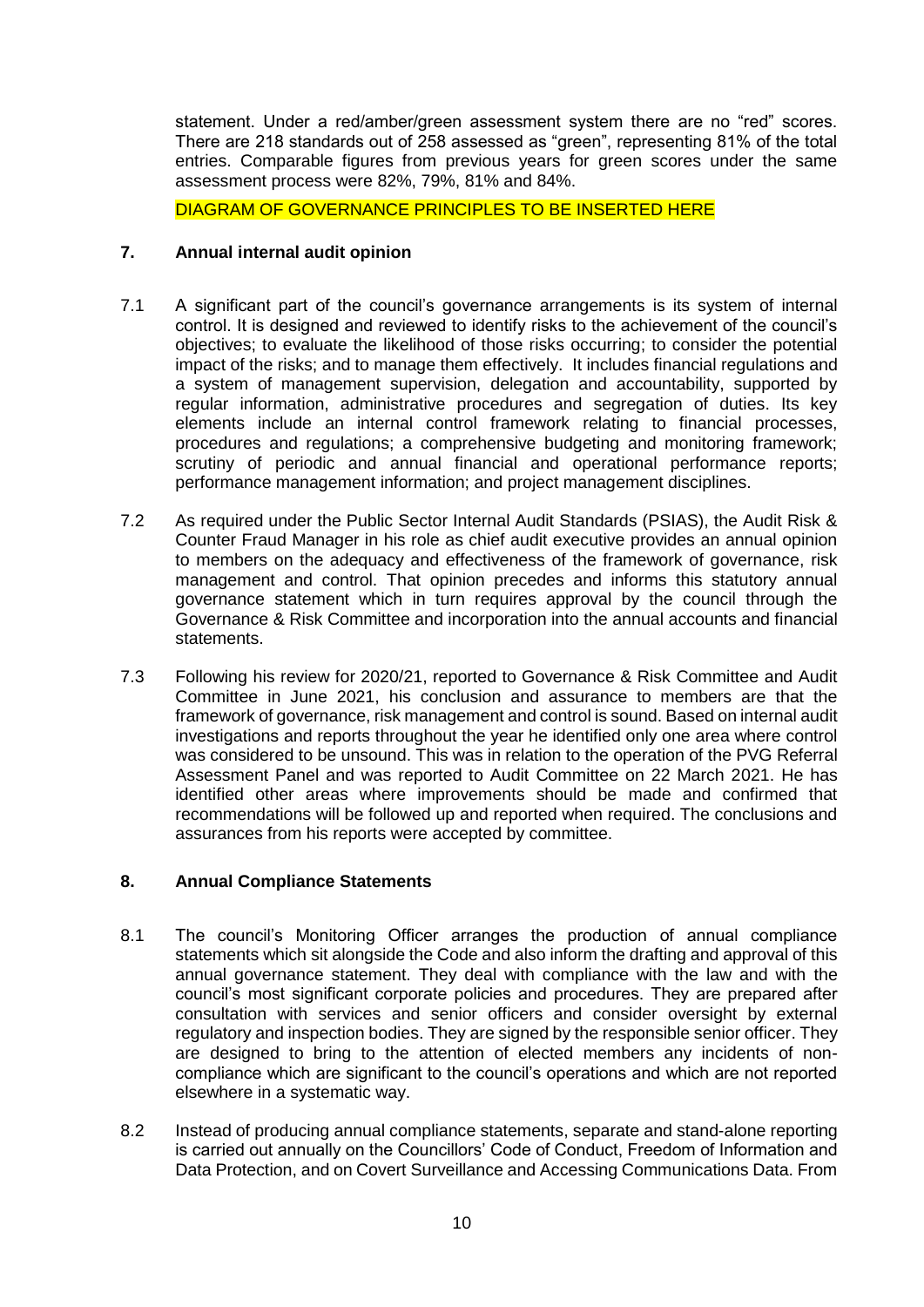2020/21 the annual report on the Councillors' Code of Conduct is reported to full council, to all members, rather than to a committee.

- 8.3 They cover the following areas of activity:-
	- Best Value Framework Head of Finance & Property Services
	- Procurement Head of Corporate Services
	- Fraud and Corruption Head of Finance & Property Services
	- Employee Whistleblowing Head of Corporate Services
	- Discipline and Grievances Head of Corporate Services
	- Occupational Health & Safety Head of Corporate Services
	- Protection of Vulnerable Groups Head of Corporate Services
	- Information Security Head of Corporate Services
	- Public Sector Equality Duty Head of Corporate Services
	- Breaches of the law Monitoring Officer
- 8.4 The statements identify issues of concern and issues to be addressed going forward. They refer to adverse finding of internal audit investigations reported to Audit Committee (for example, the statements on Occupational Health & Safety; Protection of Vulnerable Groups). They identify any policies or procedures overdue for review (for example, Best Value Framework; Anti-Fraud & Corruption Policy). This year, they describe briefly any impact felt by the pandemic on the operation of the policy or procedure and its governance (for example, Information Security; Discipline, Grievance, Bullying & Harassment).
- 8.5 The statement by the Monitoring Officer is particularly important since the Monitoring Officer is one for the four statutory officer posts. The postholder is charged with ensuring the council's compliance with its statutory duties and responsibilities and reporting on any breaches of the law which are significant to the operation of the council. Not all breaches are material to the council's operations or its finances.
- 8.6 The Monitoring Officer consulted with the Heads of Service, the Governance Manager, the Chief Solicitor and the Audit, Risk and Counter Fraud Manager. She identified a number of instances where improvements to the council's compliance with legislation were required. She highlighted the most significant of those and those are summarised as follows: -
	- The statutory deadline was missed for the review of the Integration Scheme relating to the delegation of health and care functions to the West Lothian Integration Joint Board. The current Scheme continues to operate effectively and a review timetable will be reported to committee in August 2021
	- There was a breach of procurement regulations and Standing Orders by not opening the development and purchase of new build council houses at a site in Livingston to competition. The cause of the breach has been identified and measures have been put in place to prevent a recurrence. There was no loss sustained by the council
	- The Housing Need Service breached the Unsuitable Accommodation Order 2004, by using bed and breakfast and hotel accommodation on a number of occasions for more than 7 days until suitable temporary dispersed accommodation was provided. The cause was a shortage of temporary accommodation to meet the needs of larger families or those waiting to secure temporary accommodation in particular areas. Remedial measures have been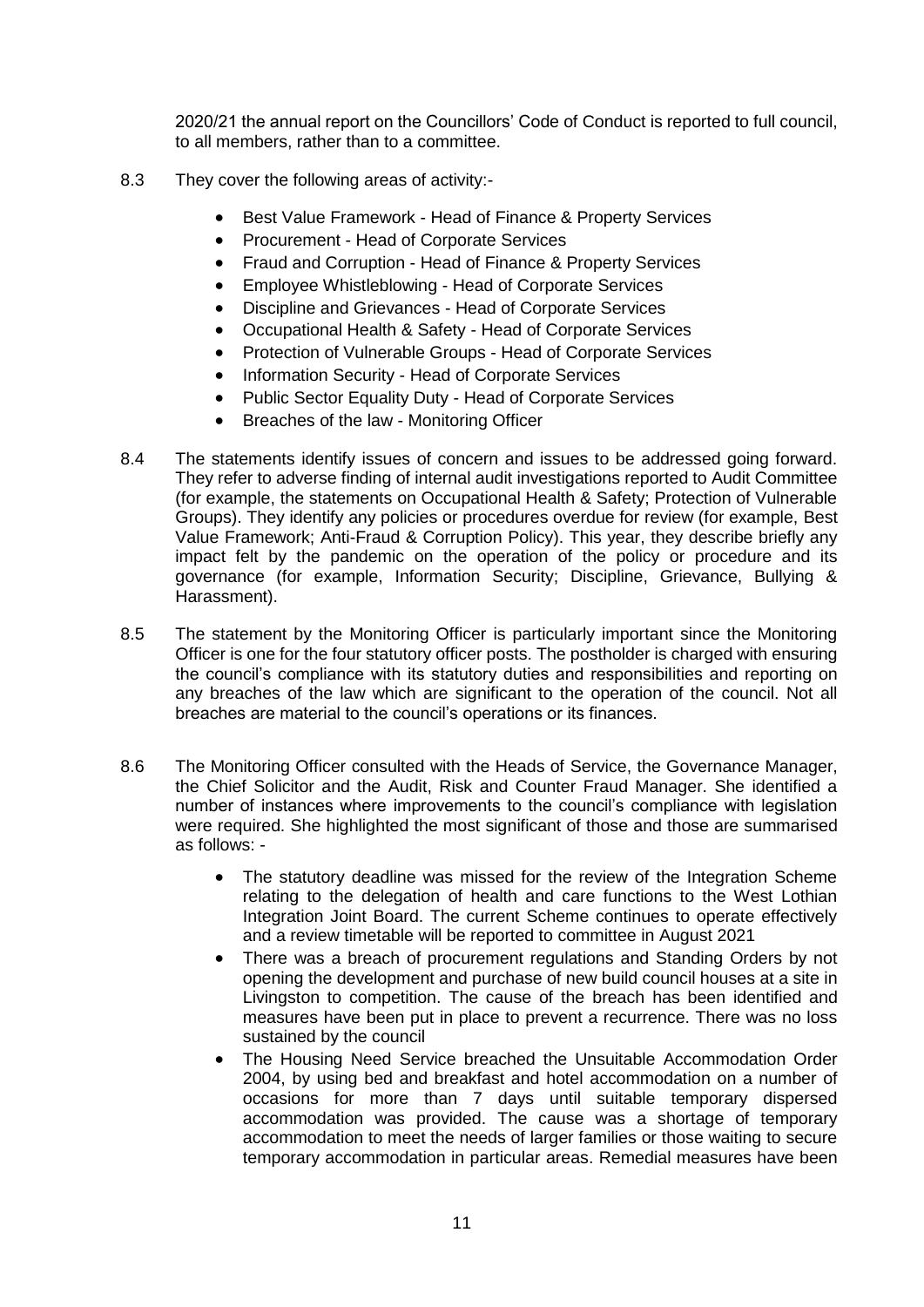designed and the West Lothian Rapid Rehousing Transition Plan 2019/20 to 2023/24 is being implemented

- Procedures under the Community Empowerment (Scotland) Act 2015 for the establishment of a new register of common good property have not been followed. Information is provided in the council's annual accounts each year but there are separate and additional procedures to be implemented and those are being addressed, with the starting of those processes in June 2021
- The Health & Safety Executive issued a contravention notice and improvement notices following their inspection of the cleaning and disinfection arrangements at five schools. Procedures were adjusted and no further actions was taken following their assessment
- A report by the Mental Welfare Commission identified nationwide breaches in relation to transfers from a care homes, one of which is a West Lothian case. Immediate actions have been taken to ensure that no such move in any circumstances can be made until legal powers are secured. A working group has been established and will develop an action plan which will cover the Commission's recommendations and training, processes and practice
- 8.7 Although they are of concern, none of those breaches was considered to present significant risk to the continuing operation and effective delivery of council services and control. The Monitoring Officer's opinion is that there have been no material or significant breaches of the law by the council in 2020/21 which have or will have a material or significant impact on the operations or finances of the council. She has certified that the council is complying in all material respects with its legal requirements.

### **9. Compliance with the CIPFA Financial Management Code (2019)**

- 9.1 As part of its legal obligation to comply with accepted accounting standards and Code of Practice, the council requires to adopt the CIPFA Financial Management Code (2019). The year 2020/21 is in effect a shadow year with councils expected to move towards full compliance in 2021/22. The Code is designed to support good practice in financial management and assist in demonstrating financial sustainability. The council is expected to adopt processes and procedures to demonstrate adherence to six principles of good financial management and 17 underlying financial management standards.
- 9.2 CIPFA Guidance for the annual governance statement for 2020/21 advises including an assessment of the extent of current compliance and the identification of areas for improvement, accompanied by an action plan to secure full compliance in 2021/22. In doing so CIPFA's advice is to take a proportionate approach and to use existing reports and documentation.
- 9.3 The council adopted the Code in February 2021. Before adoption the Code was presented for consideration to Partnership & Resources PDSP, Audit Committee and Governance & Risk Committee, all of which have an interest in different aspects of the Code. The report by which its adoption was secured (Council Executive, 9 February 2021) was a lengthy and comprehensive exposition and explanation of the Code – its purpose, the principles and the management standards. It included a description of the available evidence of the council's present compliance, the extent of that compliance and the areas where improvement was indicated. It included a detailed list of actions with associated timescales, all designed to secure compliance in full for the reporting year 2021/22.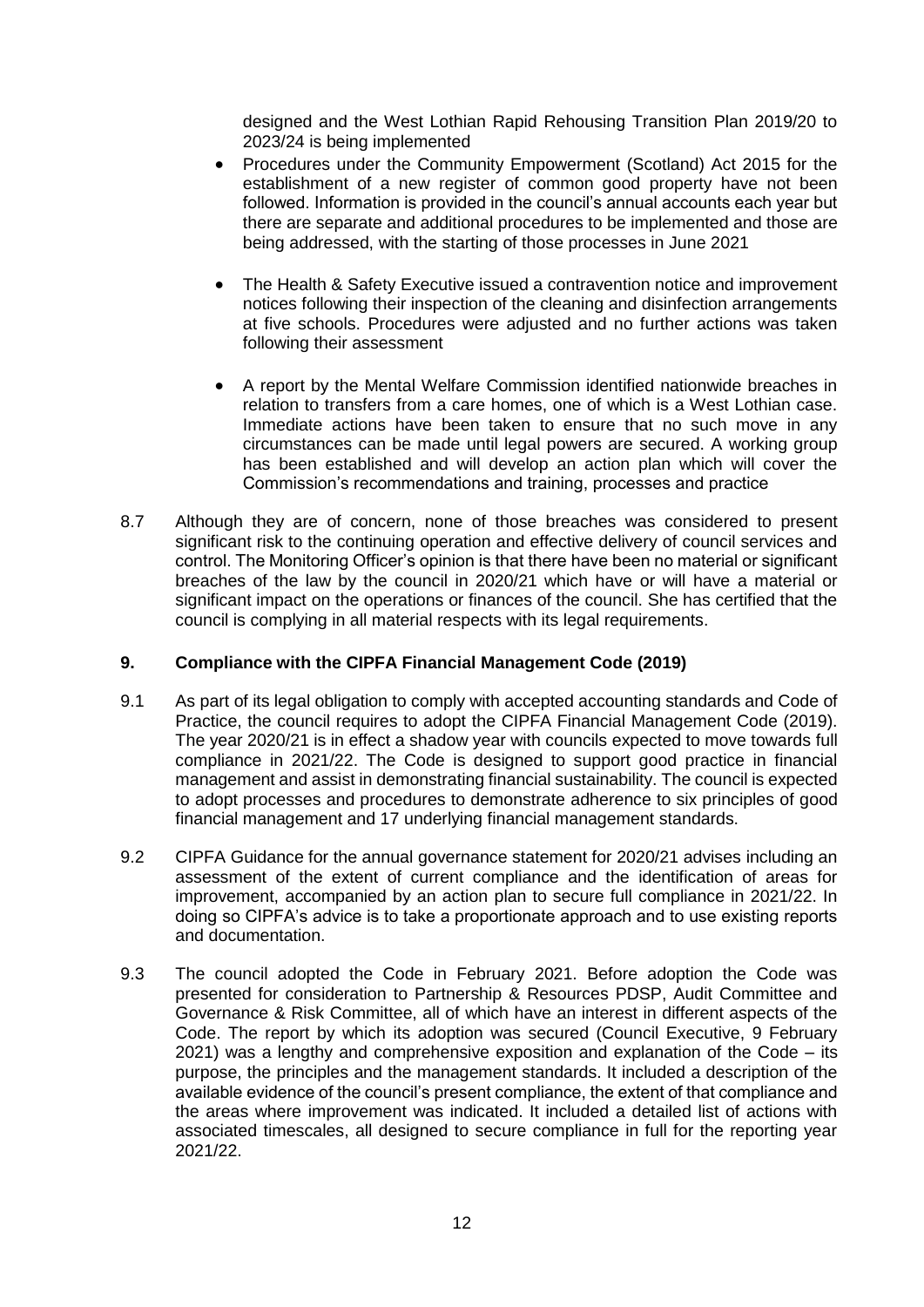9.4 The information provided by the Chief Financial Officer to and accepted by committee indicates that the council is already compliant to a significant extent and is well-placed to secure full compliance on time. Completion of the actions identified has been included later in this statement as a governance issue for future monitoring (16.7).

### **10. Audit Committee**

- 10.1 Audit Committee operates in compliance with the Public Sector Internal Audit Standards (PSIAS). It undertakes a corporate overview of the council's control environment, develops an anti-fraud culture to ensure the highest standards of probity and public accountability, and evaluates the arrangements in place for securing the economical, efficient and effective management of resources. It considers an annual review of the overall adequacy and effectiveness of the council's control framework. It monitors the independence and effectiveness of the Audit, Risk & Counter Fraud Unit. The organisational status and independence of internal audit is set out in the Internal Audit Charter. The Chair must be appointed from councillors who are not in the ruling administration political group. The majority of members are from outwith that group. The committee includes one non-councillor member recruited for a three-year tenure to bring a different perspective and expertise to the work of the committee.
- 10.2 The committee meets four times each year. It operates through an annual work plan approved by the committee. It carries out an annual self-assessment exercise to identify improvements in its operation that might be made. The outcome of internal audit and counter-fraud investigations judged to be significant are reported. Reports are presented and considered in public unless there is clear legal justification for excluding the public. They express an opinion as to whether control is effective, satisfactory, requires improvement or unsound. In accordance with an agreed protocol, significant findings from audit and inspection reports are entered into the council's risk management system as risk actions. Risk actions arising from internal audit and other audit and inspection reports which remain outstanding after their target dates are reported to the Governance & Risk Board during the year and to the Audit Committee twice yearly. By the end of the reporting year one risk action was overdue, and one other risk action was subject to an external deadline which was extended due to the coronavirus pandemic, the rest having been reported to and accepted by committee to be complete. The interim and annual reports for both services summarised the work carried out and the findings, with those also being noted in the review of the system of internal control.
- 10.3 The committee also deals with reports from the council's external auditors. It receives the External Audit Annual Plan which informs the council of the work to be undertaken in the course of the year, the views of the external auditors on the work of Internal Audit and the extent of additional risk-based external scrutiny through the Local Area Network. The external auditor's annual report on the council's accounts and financial statements are referred to the Governance & Risk Committee and Audit Committee by council after it approves the audited accounts for signature in September each year. Any actions identified are noted and are followed up through periodic reporting to committee on progress or completion.
- 10.4 The committee also considers reports issued by the Accounts Commission and/or Audit Scotland in relation to the council or local government as a whole. It can consider those reports from the councillors' perspective and recommend any action which it considers should be taken in response.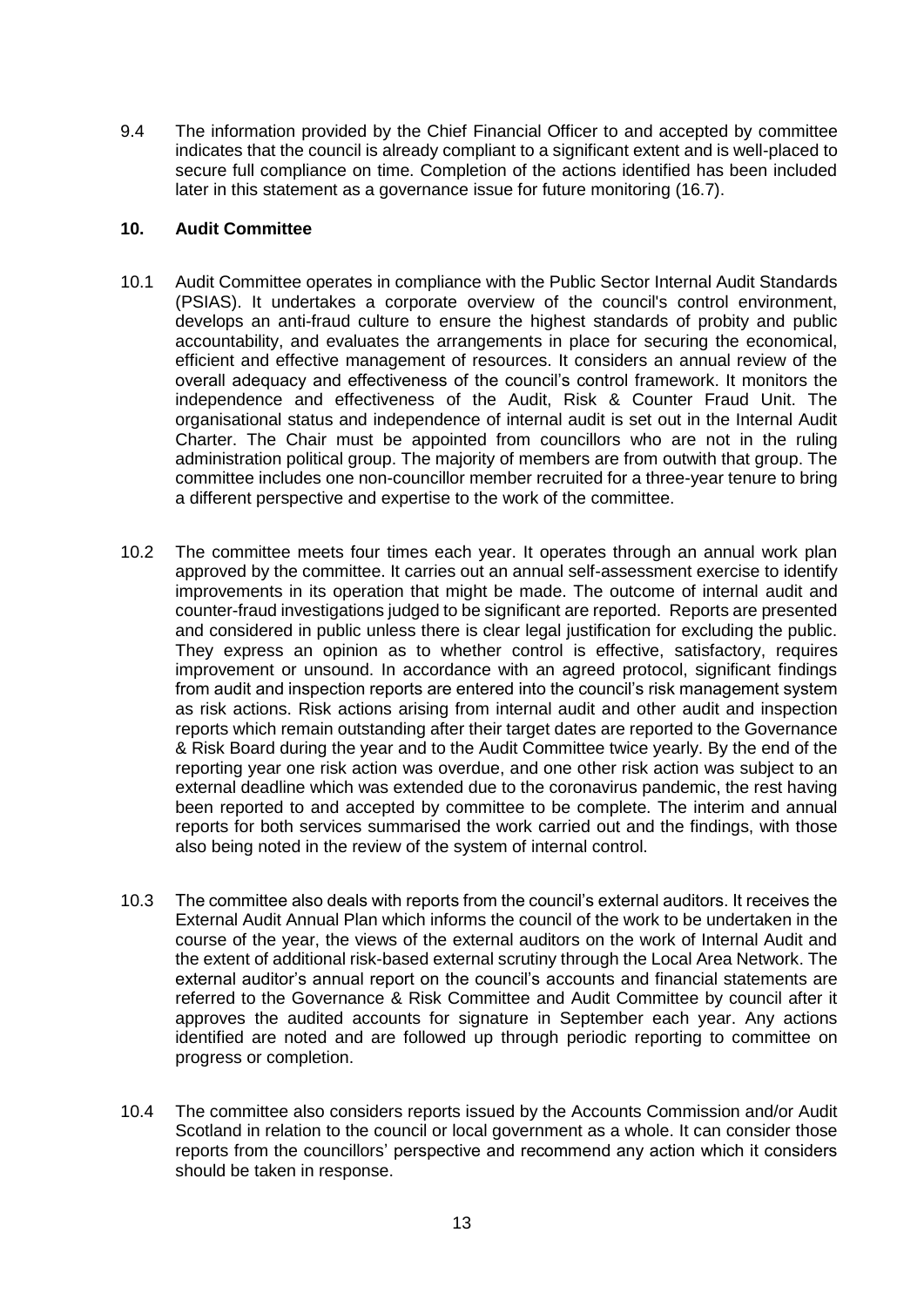## **11. Governance & Risk Committee**

- 11.1 The committee takes a corporate overview of the council's corporate governance and risk management arrangements, develops a culture of good corporate governance and risk awareness, and reviews the council's strategy and systems for the management of risk. It considers regular reports from the Governance Manager and Audit, Risk & Counter Fraud Manager in relation to matters within its remit.
- 11.2 The committee meets at least four times each year. It operates through a work plan presented and updated at every meeting. The Chair of the committee must be drawn from members who are not in the ruling administration political group. The majority of members are from outwith that group. It carries out an annual self-assessment exercise to identify improvement that might be made in its operations. It receives reports from services on their risk management arrangements. It considers a report at every meeting on the council's high risks and on health and safety incident reporting and at every second meeting on strategic risks. It examines ad hoc risk and governance issues, such as cyber-security risks and Brexit. It considers risk reports from the council's external risk advisers. It is charged with approving the annual governance statement after considering the findings of the annual review of the system of internal control. It monitors progress against governance areas of concern.
- 11.3 In March 2020 its membership was formally expanded to include a non-councillor member to bring a different perspective to the work of the committee. An appointment to that position was made at the same time although induction and participation were delayed by the Covid-19 emergency until June 2020. The position fell vacant in March 2021 and steps are being taken to recruit to it again.

### **12. Other internal scrutiny arrangements**

- 12.1 The council deals with the remainder of its scrutiny function by members in four other places – Policy Development & Scrutiny Panels (PDSPs), Performance Committee, Education (Quality Assurance) Committee and West Lothian Leisure Advisory Committee. Except for the last of those, the majority of members on each of these bodies is from outwith the ruling administration political group.
- 12.2 PDSPs are working groups of members and representatives from external community bodies. Their scrutiny role involves considering quarterly performance reports from the service areas included in their remit. Members and external representatives are able to question officers on service performance and failures and make recommendations to them about improvement actions. Members receive information on both service and financial performance measured against agreed indicators and outcomes.
- 12.3 Performance Committee is established to consider the performance of service units against the council's performance appraisal system, the West Lothian Assessment Model (WLAM). Its Chair is an Independent councillor. It receives written reports presented at public committee meetings by senior service managers and can question them and make recommendations to them about improvement actions. The committee also scrutinises quarterly and annual reports on the council's complaints handling policy and performance. It oversees the Citizen Led Inspection Programme. It considers the results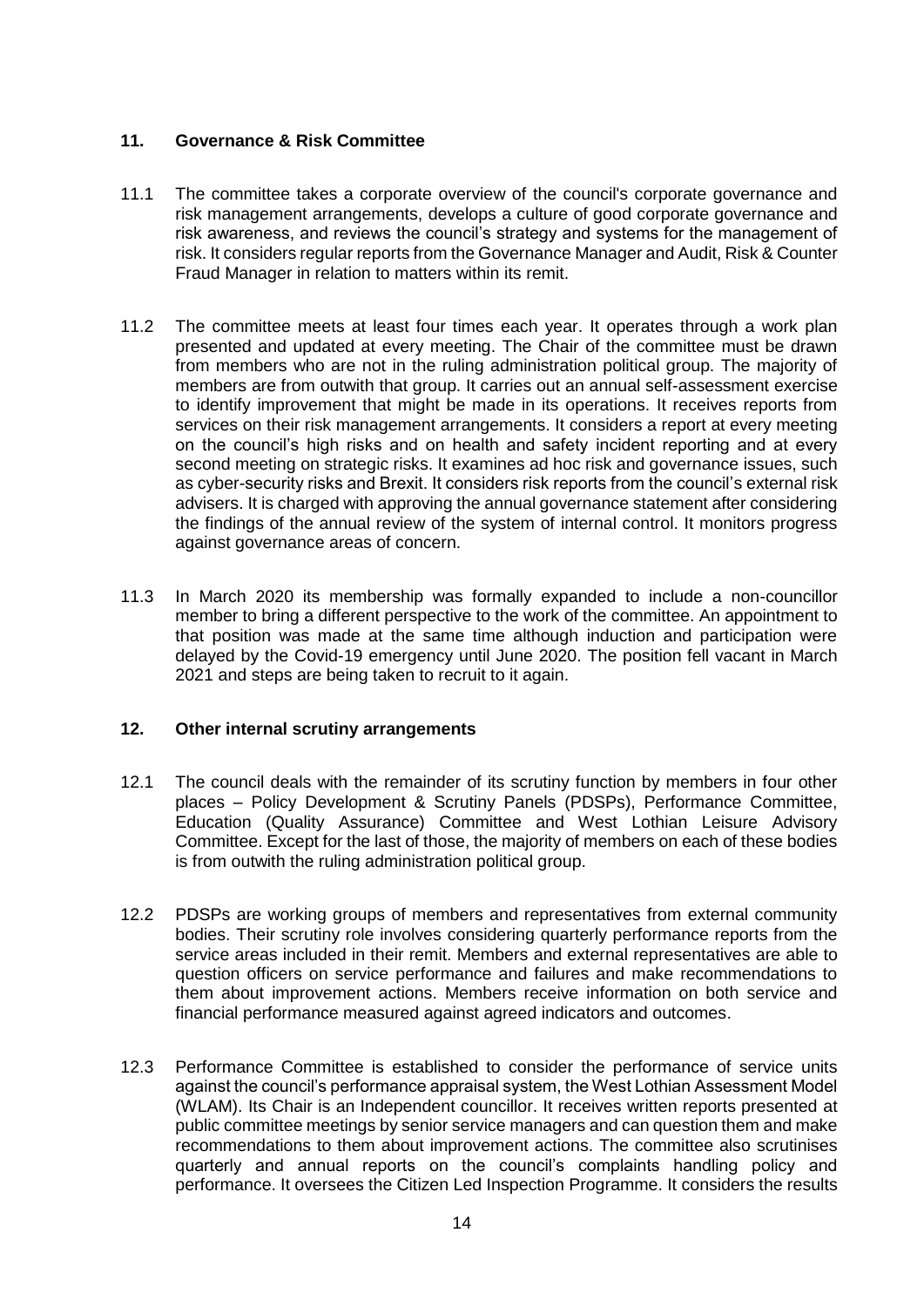of the local authority benchmarking review carried out annually in conjunction with the Improvement Service.

- 12.4 The Education (Quality Assurance) Committee carries out a scrutiny role solely in relation to internal and external schools assessment and inspection reports. Its Chair is an Independent councillor. The committee includes non-councillor members appointed by the council in relation to its education function. Representatives from the relevant school's Parent Council are invited to attend and take part in the committee's meetings. It provides a dedicated and specialised forum for scrutiny of performance and inspection results for schools and educational establishments.
- 12.5 Leisure and culture services are delivered through an arms' length external organisation called West Lothian Leisure Ltd. The council is its sole shareholder. Taking into account best practice, there is a dedicated advisory committee called the West Lothian Leisure Advisory Committee, attended by senior officers of West Lothian Leisure, where scrutiny of service and financial performance is carried out.

### **13. Significant officer roles**

- 13.1 The council is required to operate a professional and objective internal audit service. The Audit, Risk and Counter Fraud Unit includes internal audit, an independent appraisal function which examines and evaluates systems of financial and non-financial control. Internal audit operates in accordance with the "Public Sector Internal Audit Standards: Applying the IIA International Standards to the UK Public Sector" (PSIAS). The organisational status and independence of internal audit required by PSIAS is also set out in the Internal Audit Charter. An annual audit work plan is prepared based on an assessment of risk and is approved by the Audit Committee. Internal audit reports are issued to the committee in relation to the outcome of significant proactive and reactive reports. Reports are issued in the name of the Audit, Risk and Counter Fraud Manager. Also as required by PSIAS, Financial Regulations state that the internal audit function is free from interference in determining the scope of internal auditing, performing work, and communicating results, and that the Audit, Risk and Counter Fraud Manager has the right of direct access to the Chair of the Audit Committee and to the Chief Executive. An interim report is brought to committee during each year to advise of progress towards completion of the annual plan. An Internal Audit and Counter Fraud Strategy 2018/19 to 2022/23 was approved in June 2018 as one of the corporate strategies supporting delivery of the Corporate Plan. An annual report on progress against agreed outcomes is made to Audit Committee each year.
- 13.2 Legislation requires the council to appoint a Chief Financial Officer. That role is to be performed conform to the governance requirements of the CIPFA Statement on the Role of the Chief Financial Officer in Local Government (2016) and in the CIPFA Financial Management Code (2019). It sets out the requirement for the Chief Financial Officer to be professionally qualified and sets out the criteria for qualification. The council's Head of Finance & Property Services is the council's Chief Financial Officer. He operates in accordance with the council's Financial Regulations and Treasury Management Plan, and reports regularly to members on revenue and capital budgetary performance and compliance. The role is undertaken in accordance with the relevant statutory rules, guidance and standards. From 2021/22, compliance with the CIPFA Financial Management Code will also apply. Treasury Management reports and capital asset management strategy reports are made to full council twice each year.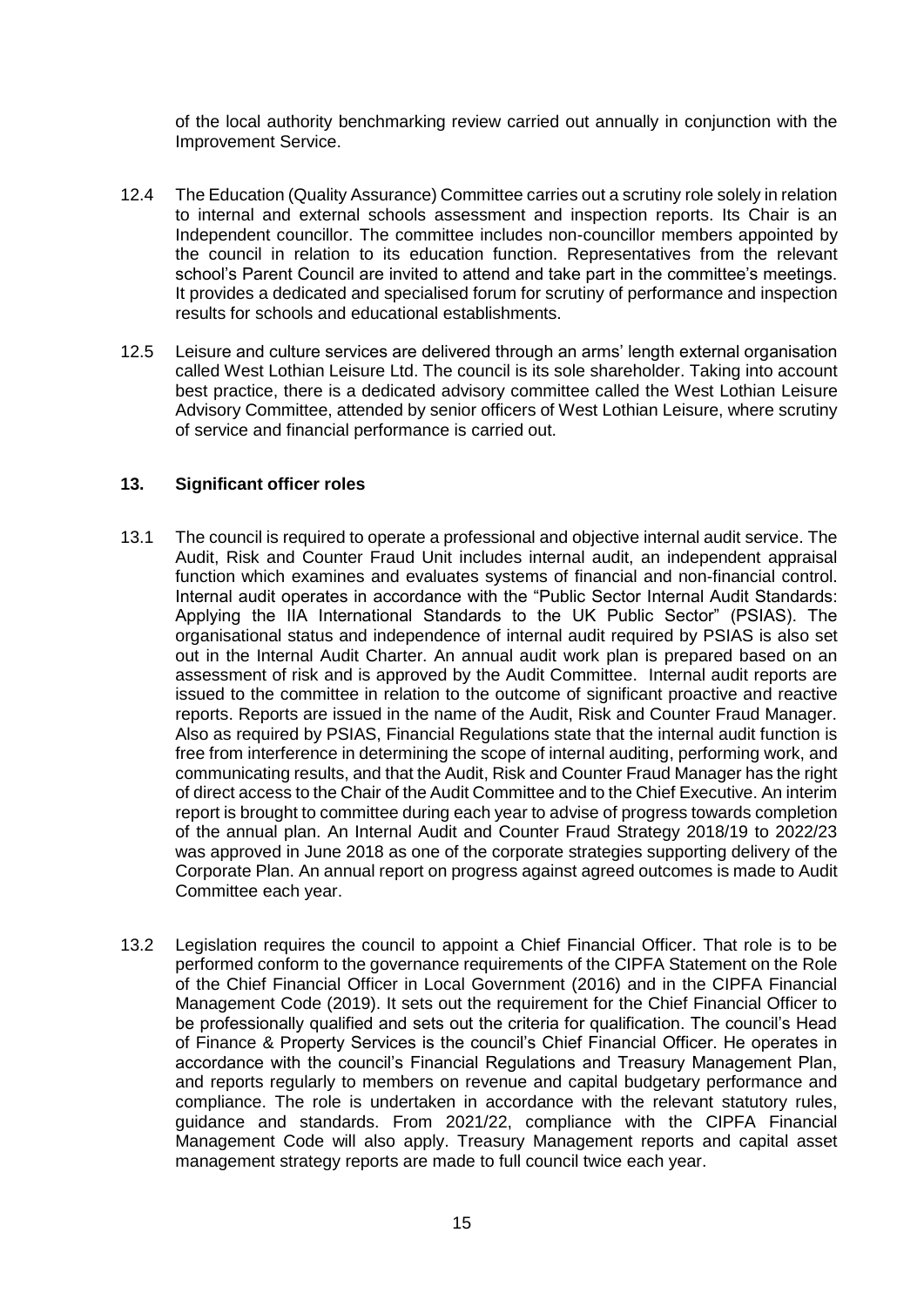- 13.3 Risk Management is overseen by the Audit, Risk & Counter Fraud Manager. It is embedded at Executive and Corporate Management Team level as well as in service management teams across the council. Management teams monitor, assess and mitigate service risk as a matter of routine at their meetings. A Risk Management Strategy 2018/19 to 2022/23 was approved in June 2018 as one of the corporate strategies supporting delivery of the Corporate Plan. A revised Risk Management Policy was approved in October 2021, after some delay due to COVID. An annual report on progress against agreed outcomes is made to Governance & Risk Committee each year.
- 13.4 The council's counter fraud activities are managed within the Audit, Risk & Counter Fraud Unit. The service is operated in accordance with the CIPFA Code of Practice on Managing the Risk of Fraud and Corruption (2014). The unit manages the council's whistleblowing hotline. It also administers the council's participation in the National Fraud Initiative. An Internal Audit and Counter Fraud Strategy 2018/19 to 2022/23 was approved in June 2018 as one of the corporate strategies supporting delivery of the Corporate Plan. An annual report on progress against agreed outcomes is made to Audit Committee each year. The review and approval of a revised Anti-Fraud & Corruption Policy was postponed due to the diversion of resources to pandemic-related work, and will now be reported on 22 June 2021. The annual report confirms counter fraud work continued nevertheless and that the work plan was completed.
- 13.5 Governance and risk management are supervised on the officer side of the council by the Governance & Risk Board. It is chaired by a Depute Chief Executive and its members include the Monitoring Officer, the Audit Risk & Counter Fraud Manager, the Governance Manager, the Chief Solicitor and senior managers from across the council's service areas. It receives reports from officer working groups on risk and corporate governance, and monitors corporate and high risks. Its recommendations are referred to the Corporate Management Team or committee as appropriate. In 2019/20 it assumed oversight of the Information Management Working Group after the introduction of the new Information Governance Policy. It considers the annual report on corporate governance and the compliance statements before they are presented to committee. It provides an effective control and conduit for risk and governance issues and matters of concern.
- 13.6 In addition to performance reporting to members, management teams routinely monitor their performance through Pentana, utilising the high-level performance indicators and service standards which are reported publicly as well as lower level management performance indicators. Services are divided into WLAM units which report on an agreed cycle to a panel chaired by the Chief Executive. It considers the evidence presented and allocates a score. The service unit then proceeds to report to the Performance Committee.
- 13.7 As required by statute, the council has appointed a Chief Social Work Officer who has statutory professional responsibility for the oversight of specified social work functions. The Scheme of Delegations states that in relation to those statutory functions the Chief Social Work Officer's decisions are not subject to change by more senior officers, but are, subject to council or committee decisions, final and binding on the council. An annual report is made to members and to the Scottish Government. Since 2019/20 that report has been made to full council rather than to a committee.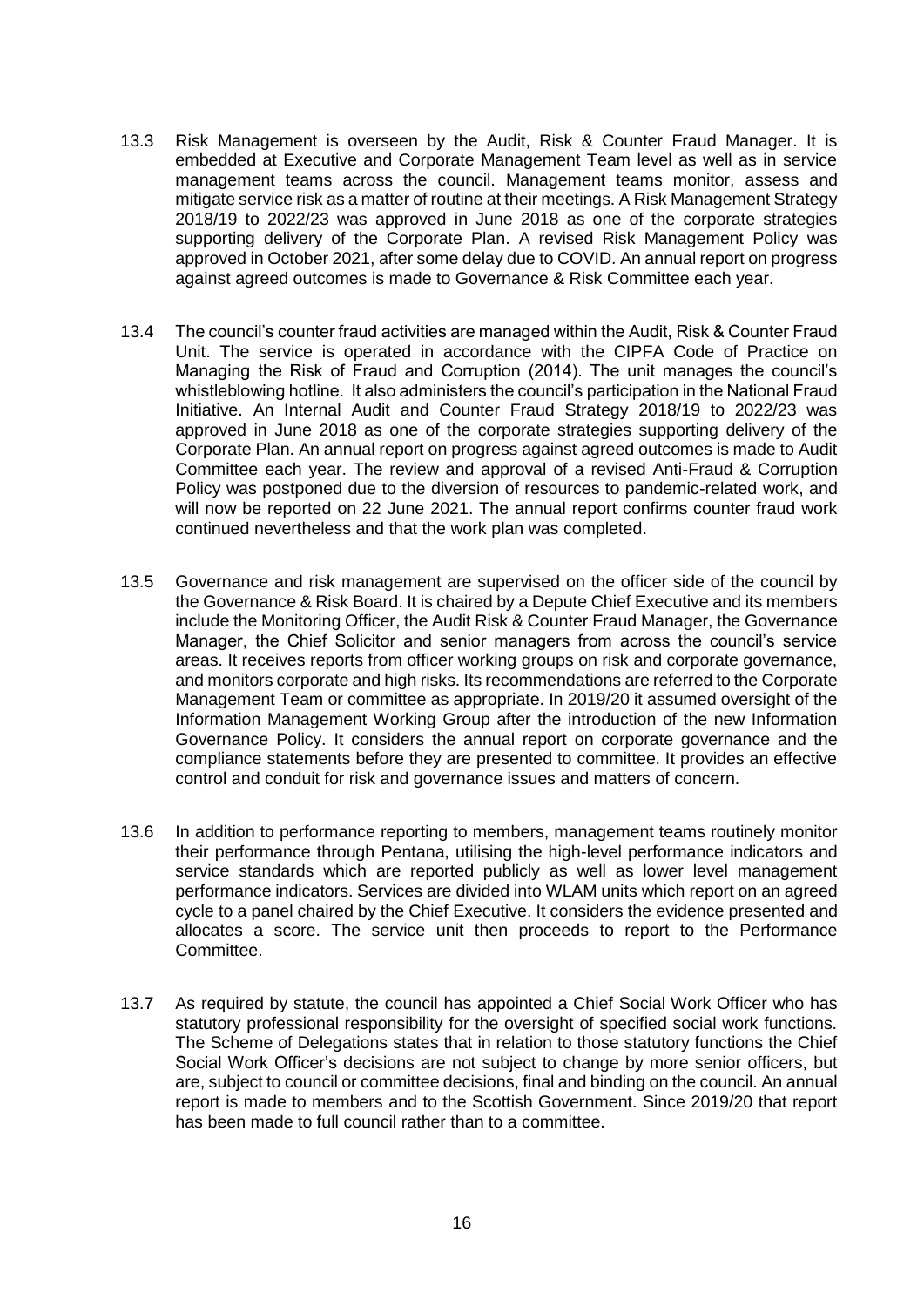## **14. External scrutiny**

- 14.1 The external auditors' annual report was not delayed by COVID and was considered at council in September 2020. It was referred on to Audit Committee (on the accounting and financial aspects) and Governance & Risk Committee (on its wider-scope audit work) for further scrutiny. The auditors' report made no specific recommendations identified through the course of their work requiring inclusion in their action plan. The report highlighted a concern in relation to financial sustainability based on a national assessment of risk to all councils and the effects of COVID. The report concluded that the council continued to demonstrate good practice in forward financial planning and continued to demonstrate good financial control of the in-year budget, including understanding the impact of Covid19 in early 2020/21.
- 14.2 The key features of good governance were found to be in place and operating effectively. The council was found to have responded quickly to ensure that governance arrangements were appropriate and operating effectively during the lockdown period caused by the global pandemic. The report stated that the council had arrangements in place to appropriately scrutinise activities and that councillors continued to have access to sufficient information as a result of the implementation of virtual meetings, and regular briefings to all members. The council was reported to have a culture of improvement and a commitment to self-assessment of its performance to ensure that services remain focussed on improvement. Council services continued to perform well compared to other councils.
- 14.3 In partnership with other scrutiny bodies the auditors participate in the Local Area Network to identify any risks requiring external scrutiny and agree the council's local scrutiny plan (LSP). The LAN determined that no separate scrutiny plan was necessary since the 2019/20 plan published in September 2019. In March 2020 the auditors advised Audit Committee that the LAN is content that no additional scrutiny requirements are necessary in 2021/22.

### **15. Past and current governance issues**

15.1 Issues of concern identified in previous years were aggregated and reported to Governance & Risk Committee in June 2020 and January 2021 for monitoring and scrutiny. Twelve such issues were listed in June 2020, reducing to 7 in January 2021 and, in June 2021, only 1 remained. The four failures in legal compliance in the Monitoring Officer's compliance statement have been or are being addressed to her satisfaction. The one matter outstanding is reviewing the council's relationship with West Lothian Leisure (its leisure services ALEO). This is a requirement of the council's Standing Orders, brought more into focus by West Lothian Leisure's financial position due to COVID closures and fee income reductions. The work was delayed due to COVID, with priority given to the financial pressures caused by lockdown restrictions. There have been regular and frequent reports to West Lothian Leisure Advisory Committee, Council Executive and Governance & Risk Committee to ensure members are aware of the risks and to enable decisions to be taken to help mitigate those risks. The remit and timetable for the review is was discussed at a meeting between council and West Lothian Leisure in May 2021 and a timetable for the review is being prepared.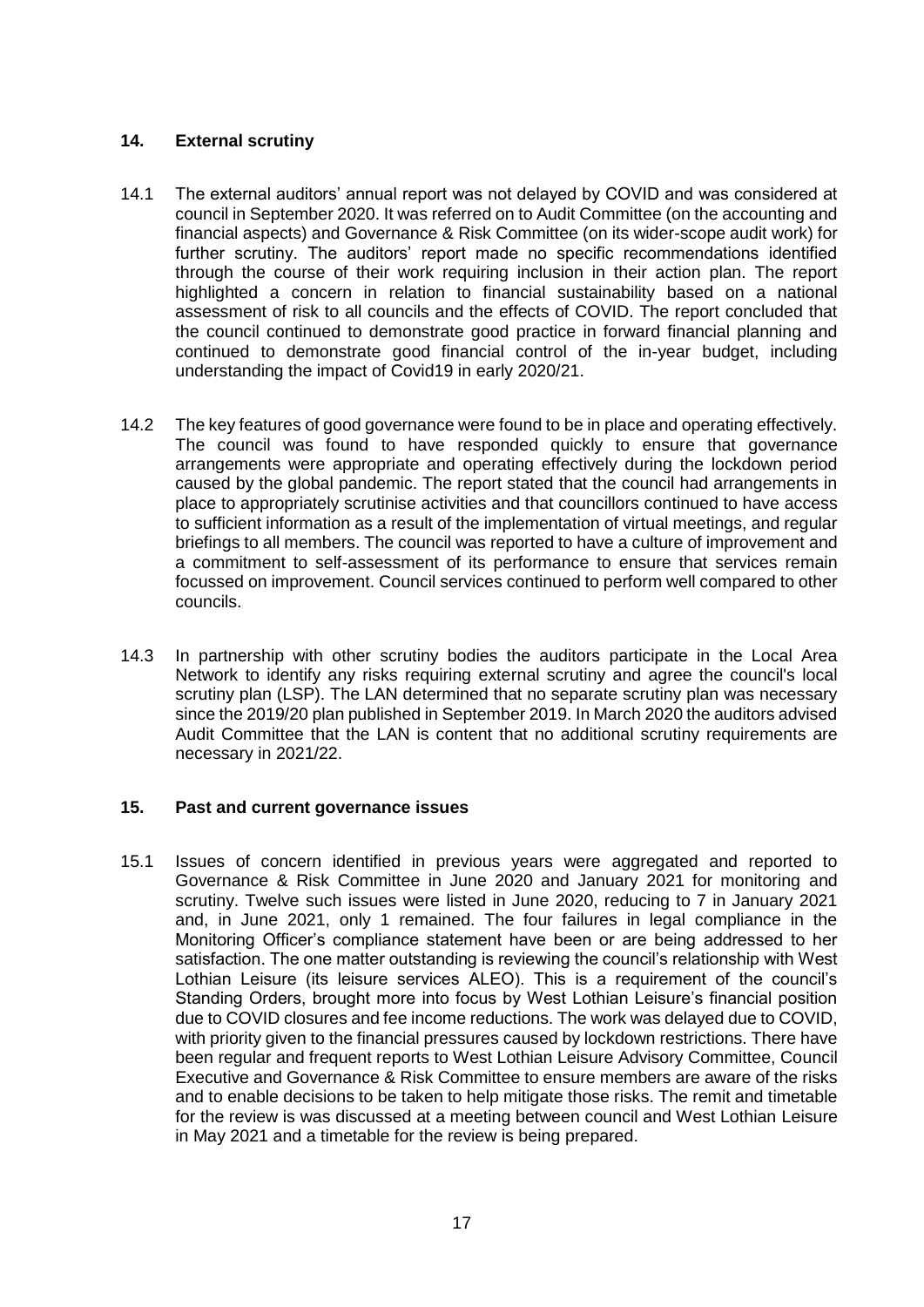- 15.2 Annual reports on progress and performance against the Internal Audit and Counter Fraud Strategy and Risk Management Strategy were delayed by the suspension of committee meetings due to COVID but were made in January 2021 to Audit Committee and Governance & Risk Committee respectively. The review and approval of a revised Anti-Fraud & Corruption Policy was postponed due to the diversion of resources to pandemic-related work and will be completed in June 2021. The annual report confirms counter fraud work continued nevertheless and that the work plan was completed.
- 15.3 Audit Committee considered internal audit and counter fraud reports throughout the year. In several of them, controls were found to require improvement and actions were agreed. The interim and annual reports for both services summarised the work carried out and the findings, with those also being noted in the review of the system of internal control. Control was found to be unsound in only one area, the Referral Assessment Panel for Protection of Vulnerable Groups. The issues were addressed through the agreement of actions at Audit Committee in March 2021 and the approval of a revised policy and procedure at Council Executive in February 2021. Committee returned to two issues which had caused significant concern in 2019/20, the management of pupils with healthcare needs and the procedures for dealing with information security breaches. Committee was satisfied that outstanding issues had been fully addressed.
- 15.4 Governance & Risk Committee continued its scrutiny of risk arrangements through standing reports on high risks, health and safety risks and strategic risks. It returned to the reporting, as standing items, of the concurrent risks of EU withdrawal and the pandemic. It received reports about property compliance, insurance risks and claims, workforce occupational stress, workforce management and information management. It approved the annual governance statement, at the same time reviewing the standards and evidence in the Local Code of Corporate Governance and progress on governance issues. The committee noted the external auditors' opinion that the key features of good governance at the council are in place and operating effectively; the council responded quickly to ensure that governance arrangements were appropriate and operating effectively during the lockdown period caused by the global pandemic; the council has arrangements in place to appropriately scrutinise activities across its Group, in particular where financial support is being provided to entities in financial difficulty (West Lothian Leisure).
- 15.5 The membership of Governance & Risk Committee had been expanded to allow for a non-councillor appointment and an appointment was made in March 2020. The member resigned in March 2021 and arrangements are in hand to try to recruit a replacement.
- 15.6 A variety of changes was made to Standing Orders and the Scheme of Administration as a result of the ongoing review of decision-making arrangements, most notably the procedures for dealing with petitions and deputation requests from members of the public, recording and webcasting meetings of council, committee and PDSPs, and to facilitate the adoption of a scheme for family leave for elected members.
- 15.7 Standing Orders for Contracts were reviewed through an officer working group and a new version with significant changes and improvements was approved.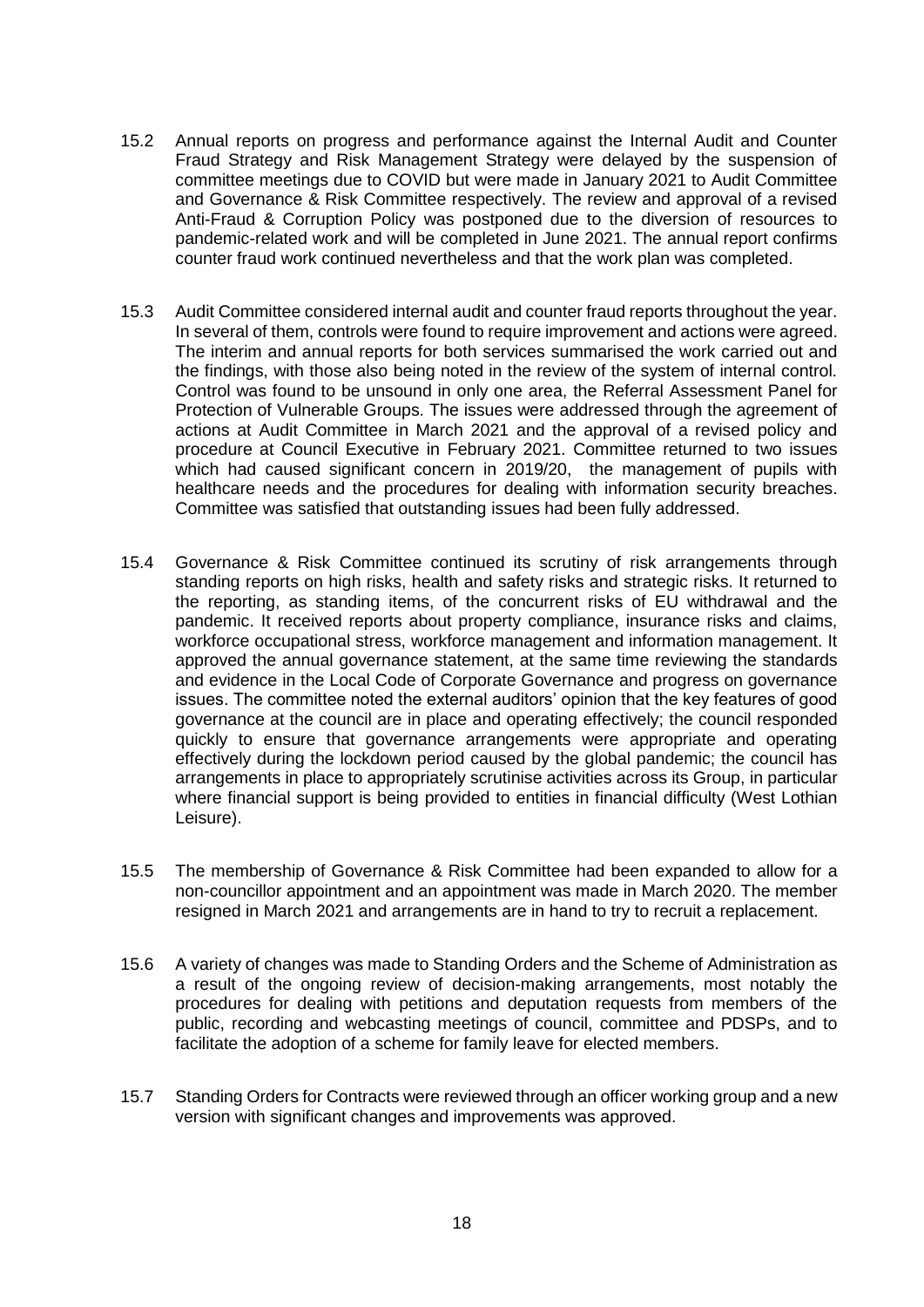15.8 After a period of suspension of council and committee meetings due to COVID they resumed in May 2020 by remote access. Meetings of PDSPs started in October and a full calendar of meetings took place thereafter, still by remote access. Those arrangements are to continue until 30 September 2021. Arrangements for physical or hybrid meetings are being investigated and members will be asked to decide on arrangements before the end of September.

#### **16. Governance issues ahead**

- 16.1 Issues of concern from this and previous annual governance statements will be carried forward and reported to committee when it approves this statement and later as part of the annual report to Council Executive on corporate governance. Progress will continue to be reported on an interim and annual basis to Governance & Risk Committee. The outstanding review of the council's relationship with West Lothian Leisure (its leisure ALEO) is the most significant, since it is required by Standing Orders and such a periodic review is indicated as best practice. The postponed review of the Best Value Framework will be completed in 2021/22 as will the updating and approval of a revised Anti-Fraud & Corruption Policy.
- 16.2 Significant concerns arising from the annual compliance statements, in particular breaches of the law identified by the Monitoring Officer, will be pursued and remedial action taken (8.4-8.7).
- 16.3 The ongoing review of the council's decision-making arrangements should be concluded and reported before the end of this reporting year, although there are few issues remaining to be addressed.
- 16.4 Procedures will have to be developed to ensure compliance in decision-making with the United Nations Convention on the Rights of the Child, incorporated into Scots law in 2021.
- 16.5 There are likely to be consequences for the council flowing from the long-running Scottish Government/COSLA Review of Local Governance. The details remain to be established when the incoming Scottish Government sets its legislative programme but the preelection indication was for devolution of decision-making and control in some service areas to a tier sitting below local authorities.
- 16.6 The further development and the implementation of community empowerment measures will be significant (especially Community Choices), although the development and success of the programme will be monitored through Council Executive going forward.
- 16.7 Full implementation of the CIPFA Financial Management Code (2019) will be required following its adoption in February 2021 with the actions identified upon its adoption to be completed as undertaken (9.4).
- 16.8 Actions arising from internal and external audit reports will continue to be monitored through Audit Committee and follow-up reports on previous areas of concern will be made as instructed.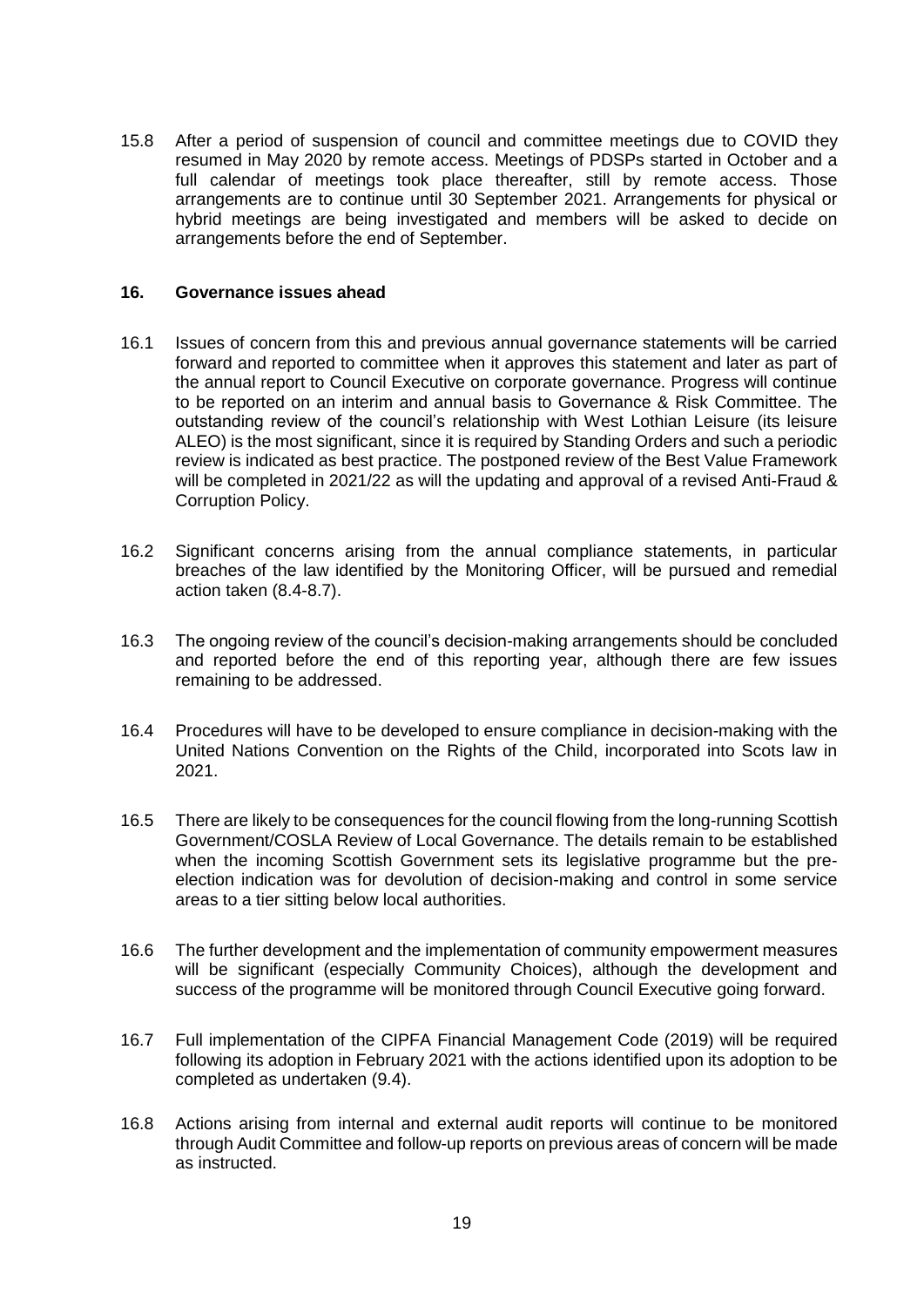- 16.9 A schedule of significant corporate policies, procedures and controls has been prepared to ensure their review before the end of the administrative term in May 2022. That was reported to Governance & Risk Committee in January and June 2021. Some have been dealt with already in the course of the last four years and the remaining ones will be addressed over the next 9 months.
- 16.10 The Officer Working Group on members' training and support will continue to meet. Its work will be extended this year to prepare for elected member induction after the local government elections in May 2022.
- 16.11 It is likely that there will be further changes to the delivery of health and social care services for adults following the Feeley Report in January 2021. Implementation will depend on the incoming Scottish administration but it is possible that there will be a significant transfer of function, funding and control from councils and health boards to integration joint boards.
- 16.12 The conduct of meetings through some hybrid arrangement, or even the resumption of fully physical meetings, will present administrative and governance challenges.
- 16.13 The updated statutory regime of counter-terrorism duties will require elected member training, new procedures and a new method of ensuring and reporting compliance. Monitoring will be carried out by Governance & Risk Committee and a new corporate risk was added in 2020/21. The management of that risk will be reported to Governance & Risk Committee on 14 June 2021.
- 16.14 A revised and much-changed version of the Councillors' Code of Conduct is expected to be approved in late 2021. Extensive work will be required to reflect the changes, by briefing and training elected members and modifying council policies, procedures and protocols accordingly.

# **17. COVID-19**

- 17.1 The annual governance statement and Management Commentary for 2019/20 included information about the impact of COVID on governance arrangements although most of the effects were felt after the end of the reporting year. The effects of the pandemic continued throughout this reporting year, although the governance framework has proved to be robust and capable of adaptation to the extreme circumstances rather than requiring significant amendment in response.
- 17.2 Council, committee and PDSP meetings were suspended with effect from 25 March 2020 when the first lockdown restrictions were imposed. The suspension was initially to run until 31 July 2020 with officers in the meantime to seek a software platform to allow meetings to take place by remote access. That was achieved earlier than expected and remote access meetings commenced on 26 May 2020. A restricted calendar of meetings was put in place until 31 July, and then until 31 October 2021, designed to find a balance amongst the need to deal with significant business through elected members (e.g., financial risks and pressures and the annual accounts procedures), the continuing and fluctuating dangers of transmission and infection, and the competing call on officer and other resources to tackle the pandemic. The return to normal frequency and regularity of meetings was achieved from November 2020. In March 2021 a full calendar of meetings was approved, covering the period till July 2022. It has been agreed that meetings will continue by remote access until 30 September 2021 but officers have been instructed to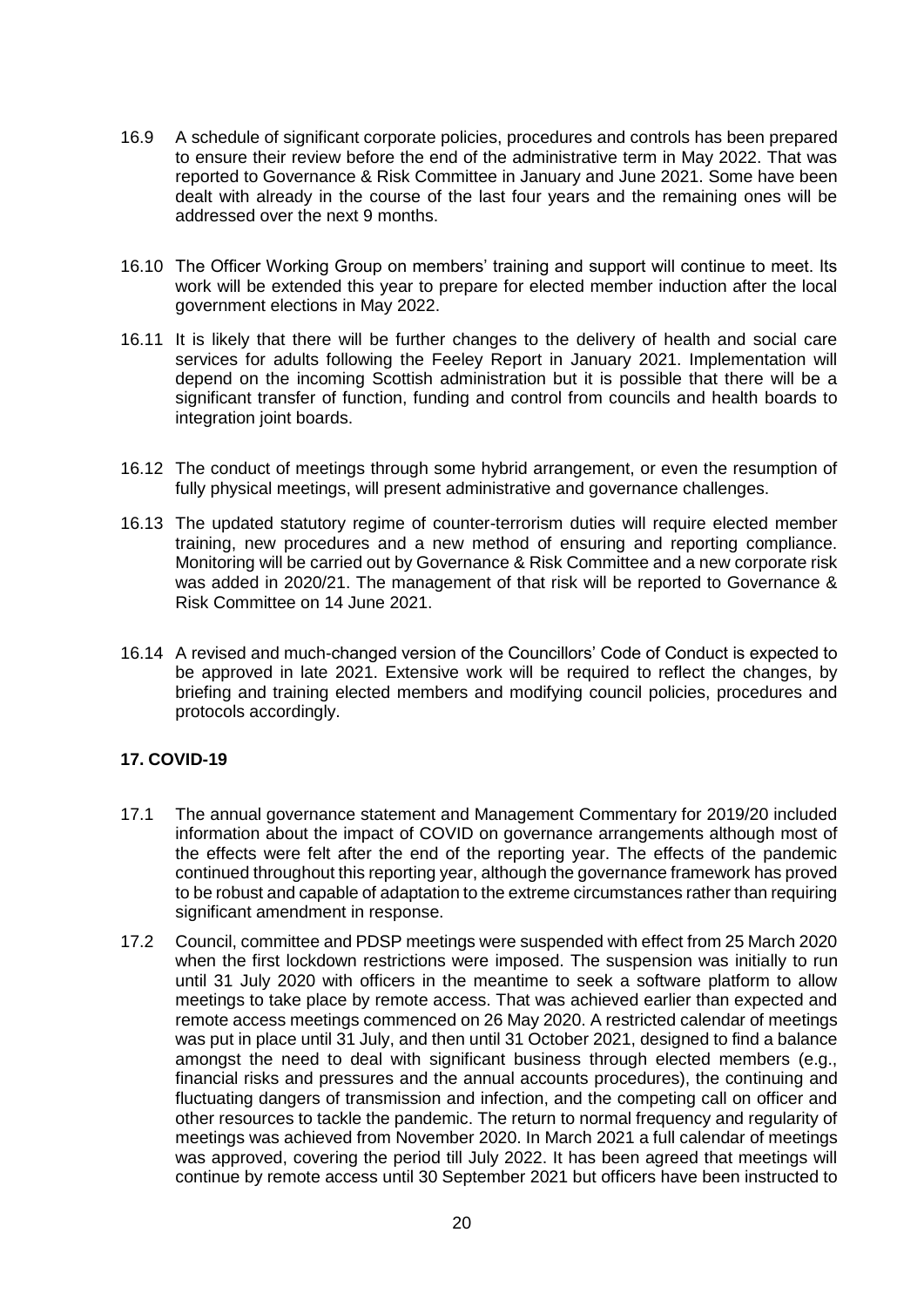explore options for the resumption of physical meetings, and meetings held in a hybrid manner.

- 17.3 During the suspension of meetings, decisions were taken under existing emergency delegated powers vested in the Chief Executive. No amendments were required to Standing Orders, including the Scheme of Delegations to Officers, to enable those decisions to be made. A detailed log of those decisions was kept. Members were informed of decisions made and actions taken by way of daily email briefings and copies of supporting reports were made available to them. The use of these powers was then reported to committee at the earliest opportunity, on 26 May 2020 for non-education business and on 23 June 2020 for education business. Committee members have been kept informed throughout of decisions made in the name of committees. As meetings resumed the need to use these delegated powers diminished substantially, although it did not disappear completely. Even as late as January and February 2021 urgent decisions had to be made about providing free school meals even though the regularity and frequency of meetings had returned to normal. Overall, existing arrangements were able to be used and practices adapted to meet the demands of the pandemic without requiring urgent changes to Standing Orders.
- 17.4 Emergency coronavirus legislation allowed councils to choose to postpone compliance with statutory duties to publish annual and other reports concerning council functions and services. After careful consideration that power was not exercised. All statutory reporting due to take place during the emergency period was and will be carried out to normal timescales. That includes the preparation and approval of the annual accounts and financial statements. Those were completed in accordance with the statutory timescales in both 2019/20 and 2020/21 despite regulations being passed allowing some slippage for this reporting year.
- 17.5 The same legislation allowed the temporary suspension of statutory duties to make hard copies of certain documents available for physical inspection and copying. That power was exercised in relation to eleven such duties where those documents could be readily available by electronic means. The use of that power was reviewed and extended in September 2020 and February 2021 and is due to end on 30 September 2021.
- 17.6 Working from home arrangements continued throughout the reporting year. Remote meeting platforms were used extensively, latterly MS teams and WebEx. A Remobilisation Working Group chaired by the Head of Finance & Property Services was established and will report to members in autumn 2021. A return to the workplace was implemented for senior managers in April 2021 with a view to a phased return of other officers depending on service needs and health guidance.
- 17.7 Starting immediately after the resumption of council and committee meetings in May 2020, reporting on the financial consequences of the pandemic has taken place on a regular basis. The normal pattern of quarterly budget-monitoring reports to Council Executive continued despite the pandemic, with added information in relation to COVID funding, spending and pressures. Additional ad hoc reports were made to committee when required, for example, in relation to the local government financial settlement. The reports to council when council tax was set and budgets approved included additional information and provision relating to the pandemic. Horizon-scanning reports to PDSP have provided more generalised reviews and forecasts of impacts.
- 17.8 In June 2020 it was agreed that there would be quarterly reports to committee concerning the joint oversight arrangements amongst council health board and integration joint board in relation to care homes and COVID. Those reports have continued, providing elected members with an accurate picture of the impact on care homes and the actions taken under emergency coronavirus legislation and guidance.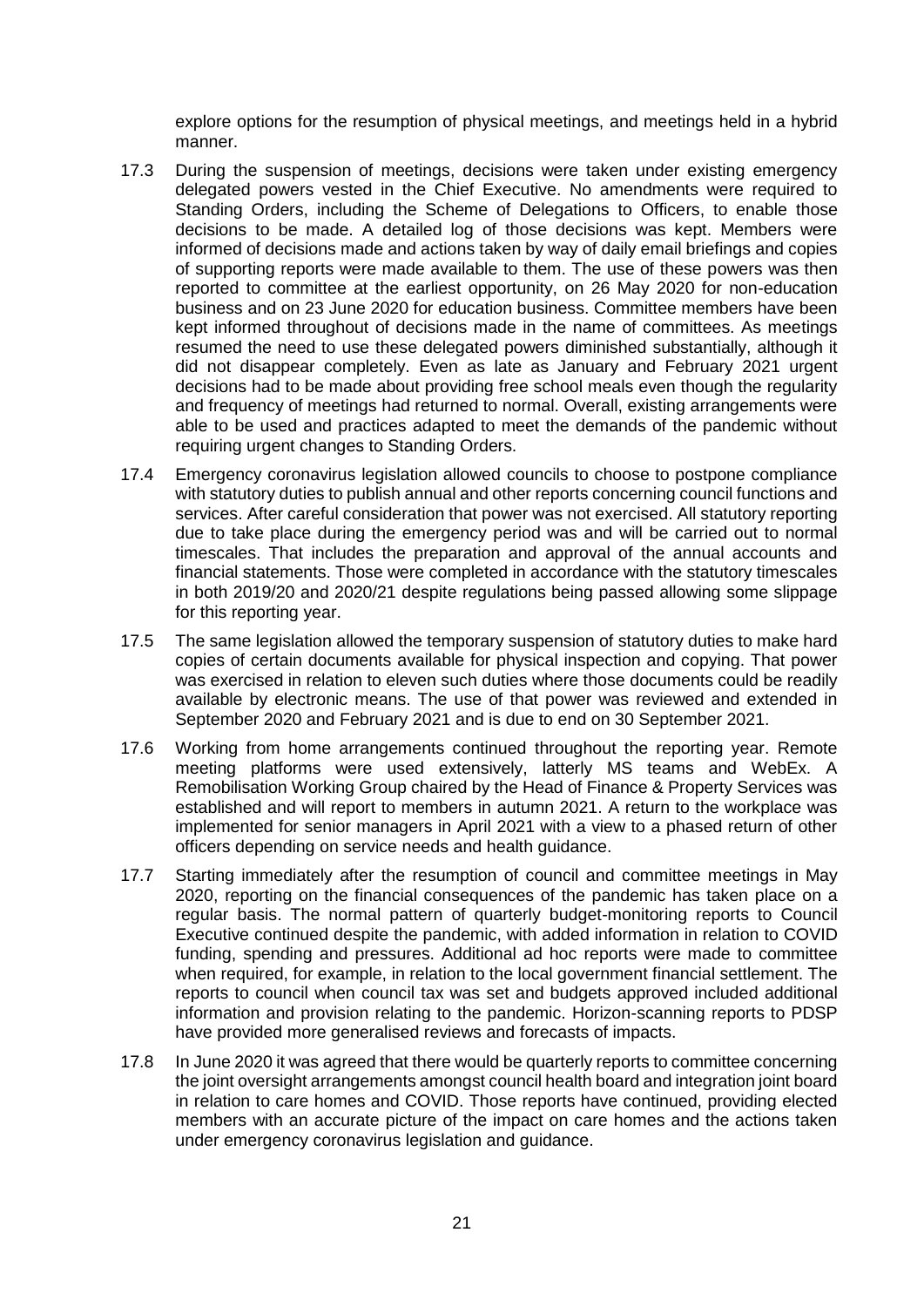- 17.9 Audit Committee and Governance & Risk Committee each considered Audit Scotland's report "Covid-19: Guide for Audit & Risk Committees" in late 2020. Audit Committee also received a briefing on Audit Scotland's "Covid-19 Implications for Public Finances in Scotland".
- 17.10 More general plans for recovery and renewal of council services have been brought to committee in August 2020 and June 2021. In June 2020 Governance & Risk Committee considered an initial report on the risks and governance aspects of the emergency. That reporting continued throughout the reporting year to that committee in concurrent risk reports, dealing with the pandemic and EU withdrawal together. A corporate risk specific to COVID was added to the risk register.
- 17.11 The provision of education during the reporting year was a significant challenge, dealing with learning from home, service provision to key worker and vulnerable children, provision of free school meals, SQA examination changes, social distancing within schools and the complications of frequent Education Continuity Directions and frequently-changing guidance. Every meeting of Education Executive from and including June 2020 to date has considered a lengthy and detailed report on education recovery.
- 17.12 The priorities in the Corporate Plan remain in place, delivery on the supporting corporate strategies continues and progress reports to committee have resumed. The wellestablished approach to long-term financial planning has continued as well. Delivery of budget-saving measures has been largely maintained with slippage and changes reported to and agreed by council in February 2021.
- 17.13 The Corporate Business Continuity Plan was reviewed to draw on experience form COVID and will be presented to committee after the summer of 2021.
- 17.14 Consideration has been given to the extent of the information available about the impact of the pandemic on the council's governance arrangements with a view to determining if assurances should be qualified. The following sources have been taken into account:-
	- The commentary and assessments in the Local Code of Corporate Governance include information about the impact of COVID on normal arrangements
	- The annual compliance statements produced through the Monitoring Officer which include information about significant COVID impacts
	- The review of the system of internal control and the Audit Risk & Counter Fraud Manager's annual opinion on the framework of governance, risk management and control, in which there was no qualification or limitation of scope due to COVID
	- The schedule of completed and ongoing governance issues that accompanied this statement when it was presented for approval
	- The Chief Finance Officer's Management Commentary in the annual accounts for 2019/20 and 2020/21, both including additional COVID information as called for by CIPFA guidance
	- The work of the Governance & Risk Committee and Audit Committee throughout, supported by the related work of the Governance & Risk Board at officer level. Delays attributable to COVID in completing risk actions timeously were noted in risk reports
	- The Internal Audit Annual Report, the Risk Management Annual Report and the Counter Fraud Annual Report, all of which were progressed to the satisfaction of committee with the impacts of the pandemic being reported where relevant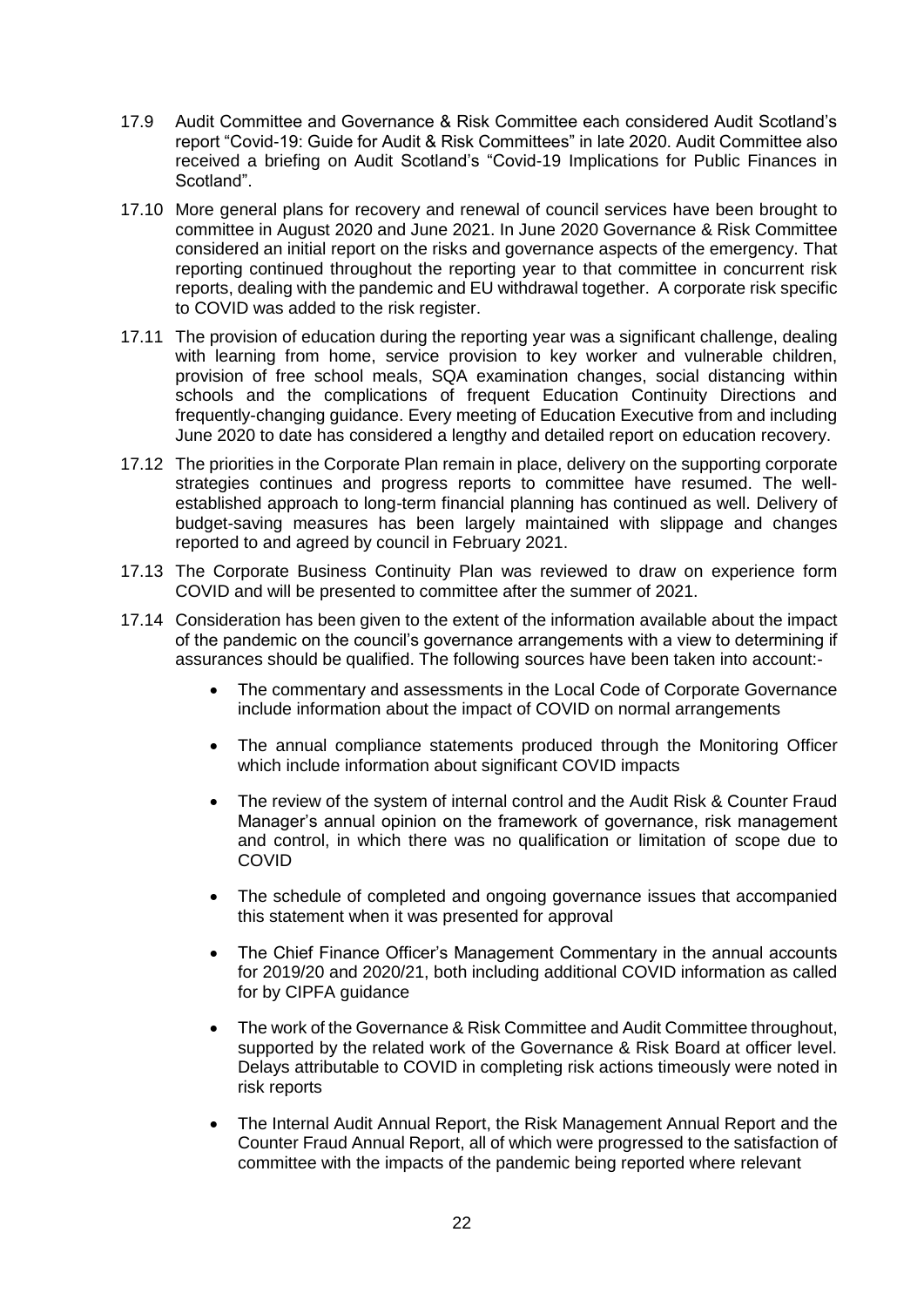- The views of the external auditors set out in their annual audit report on the 2019/20 accounts and their annual plan for 2021/22
- The financial reporting carried out by the Chief Financial Officer
- 17.15 In reliance on all those sources it is judged that sufficient information has been available to inform this statement. Delays in relation to corporate programmes and policies have been identified in this statement, in the annual compliance statements, and in the Local Code of Corporate Governance. It has not been considered that the assurances given in relation to corporate governance for 2020/21 require to be qualified or restricted as a result of Covid-19.

### **18. Conclusion and assurance**

There are inevitably issues on which future work is required and the full and longer-term impact of the Covid-19 pandemic has not yet been established. However, based on the sources listed above, the council and the West Lothian community can be assured that the council's corporate governance standards have been substantially met in 2020/21.